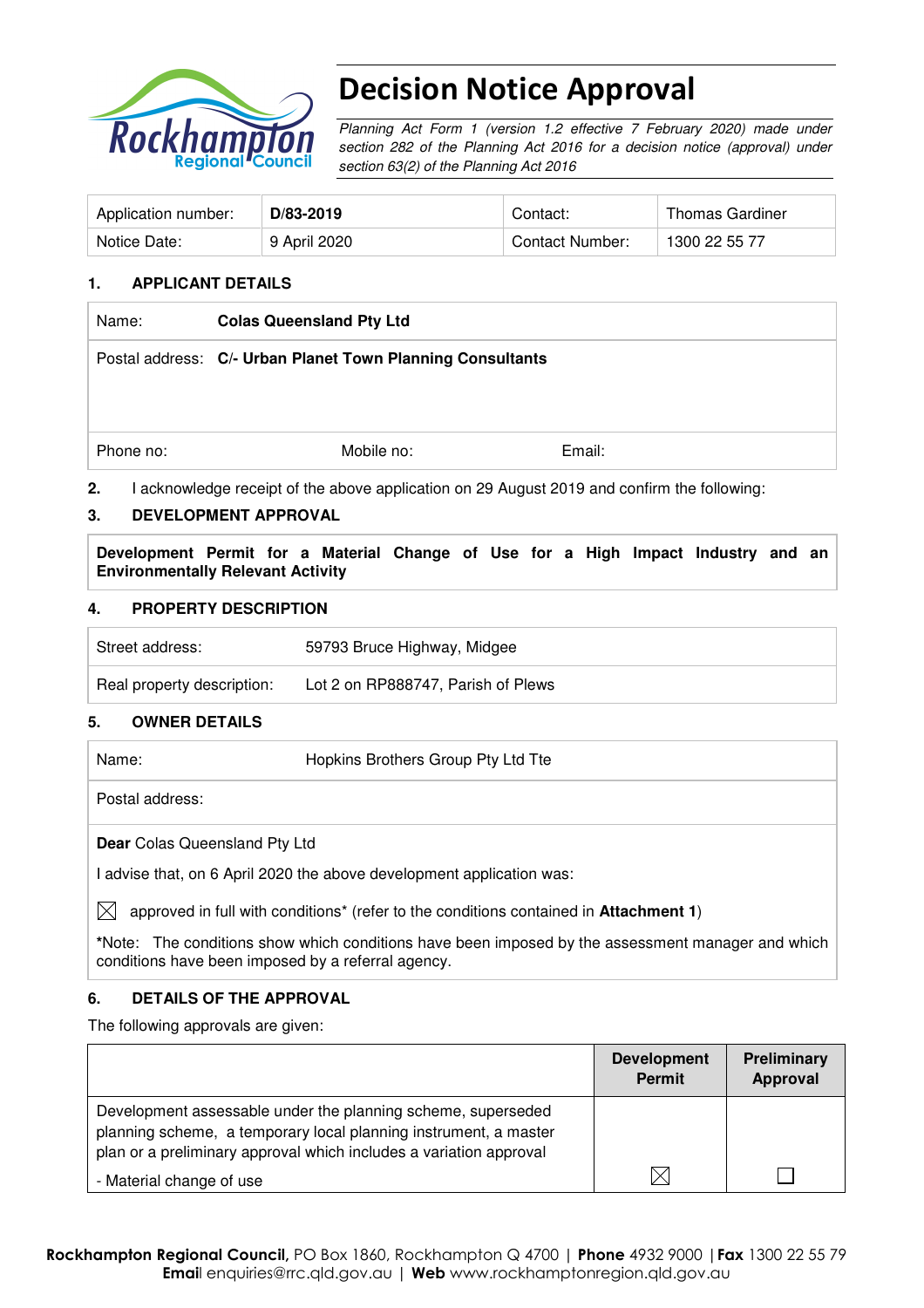|                                                                                         | <b>Planning</b><br><b>Regulation 2017</b><br>reference | <b>Development</b><br><b>Permit</b> | Preliminary<br>Approval |
|-----------------------------------------------------------------------------------------|--------------------------------------------------------|-------------------------------------|-------------------------|
| Making a material change of use of premises for an<br>environmentally relevant activity | Schedule 10, part<br>5, division 2                     | $\times$                            |                         |

### **7. CONDITIONS**

This approval is subject to the conditions in Attachment 1.

## **8. FURTHER DEVELOPMENT PERMITS REQUIRED**

Please be advised that the following development permits are required to be obtained before the development can be carried out:

| Subject of the required development permit |
|--------------------------------------------|
|                                            |
|                                            |
|                                            |
|                                            |

## **9. SUBMISSIONS**

Properly made submissions **were not** made in relation to the application.

## **10. REFERRAL AGENCIES**

The following Referral Agencies were activated by this application.

| For an application involving                                                                                                                                                                           | <b>Name of</b><br>agency                     | <b>Status</b> | <b>Address</b>                                                              |
|--------------------------------------------------------------------------------------------------------------------------------------------------------------------------------------------------------|----------------------------------------------|---------------|-----------------------------------------------------------------------------|
| <b>STATE TRANSPORT INFRASTRUCTURE (Generally)</b>                                                                                                                                                      |                                              |               |                                                                             |
| Schedule 10, Part 9, Division 4, Subdivision 1, Table 1 – Aspect of development stated in schedule 20                                                                                                  |                                              |               |                                                                             |
| Development application for an aspect of<br>development stated in schedule 20 that is<br>assessable development under a local<br>categorising instrument or section 21, if-                            | Department of<br>Transport and<br>Main Roads | Concurrence   | Department of State<br>Development,<br>Manufacturing,<br>Infrastructure and |
| (a) the development is for a purpose stated<br>in schedule 20, column 1 for the aspect; and                                                                                                            |                                              |               | Planning                                                                    |
| (b) the development meets or exceeds the<br>threshold-                                                                                                                                                 |                                              |               | Online:<br>www.dilgp.qld.gov.au/                                            |
| (i) for development in local government area<br>1-stated in schedule 20, column 2 for the<br>purpose; or                                                                                               |                                              |               | MyDAS2                                                                      |
| (ii) for development in local government area                                                                                                                                                          |                                              |               | Postal:                                                                     |
| 2-stated in schedule 20, column 3 for the<br>purpose; and                                                                                                                                              |                                              |               | <b>PO Box 113</b>                                                           |
| (c) for development in local government<br>area 1-the development is not for an<br>accommodation activity or an office at<br>premises wholly or partly in the excluded<br>area                         |                                              |               | Rockhampton Qld<br>4700                                                     |
| However, if the development is for a<br>combination of purposes stated in the same<br>item of schedule 20, the threshold is for the<br>combination of purposes and not for each<br>individual purpose. |                                              |               |                                                                             |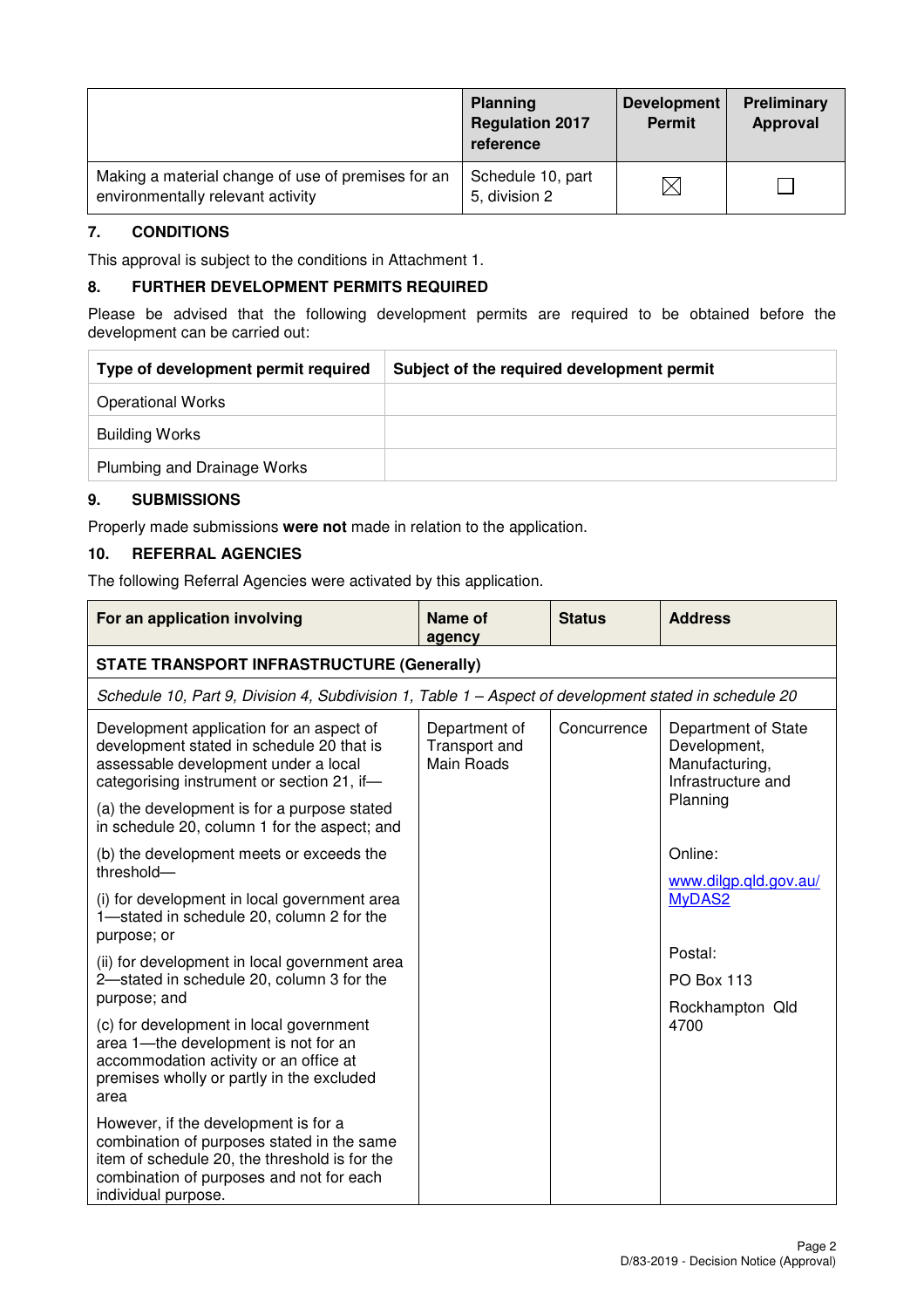## **STATE TRANSPORT INFRASTRUCTURE (State transport corridors and future State transport corridors)**

Schedule 10, Part 9, Division 4, Subdivision 2, Table 4 – Material change of use of premises near a State transport corridor or that is a future State transport corridor

| Development application for a material<br>change of use, other than an excluded<br>material change of use, that is assessable<br>development under a local categorising<br>instrument, if all or part of the premises- | Department of<br>Transport and<br>Main Roads | Concurrence | Department of State<br>Development,<br>Manufacturing,<br>Infrastructure and<br>Planning |
|------------------------------------------------------------------------------------------------------------------------------------------------------------------------------------------------------------------------|----------------------------------------------|-------------|-----------------------------------------------------------------------------------------|
| (a) are within 25m of a State transport<br>corridor; or<br>(b) are a future State transport corridor; or<br>$(c)$ are-<br>(i) adjacent to a road that intersects with a                                                |                                              |             | Online:<br>www.dilgp.qld.gov.au/<br>MyDAS2                                              |
| State-controlled road; and<br>(ii) within 100m of the intersection                                                                                                                                                     |                                              |             | Postal:<br>PO Box 113                                                                   |
|                                                                                                                                                                                                                        |                                              |             | Rockhampton Qld<br>4700                                                                 |

### **11. THE APPROVED PLANS**

**The approved development must be completed and maintained generally in accordance with the approved drawings and documents:** 

| <b>Drawing/report title</b>                             | <b>Prepared by</b>                       | <b>Date</b>      | <b>Reference number</b> | <b>Rev</b> |
|---------------------------------------------------------|------------------------------------------|------------------|-------------------------|------------|
| Indicative Site Plan<br>Layout                          | <b>Engineers Plus Pty</b><br>Ltd         | 14 August 2019   | 18581-01                | A          |
| Site Layout Plan                                        | <b>Engineers Plus Pty</b><br>Ltd         | 12 December 2019 | 18581-02                | A          |
| <b>Stormwater Catchment</b><br>Plan                     | Knobel Engineers                         | 21 February 2019 | K4717 P001              | A          |
| Stormwater Management<br>Plan                           | Knobel Engineers                         | 18 February 2020 | K4717 P002              | C          |
| Sediment and Erosion<br><b>Control Plan and Details</b> | Knobel Engineers                         | 07 March 2019    | K4717 P003              | B          |
| Sediment and Erosion<br><b>Control Details</b>          | Knobel Engineers                         | 07 March 2019    | K4717 P004              | B          |
| Swale Longitudinal and<br><b>Cross Sections</b>         | Knobel Engineers                         | 18 February 2020 | K4717 P005              | A          |
| Stormwater Management<br>Plan                           | <b>Steer Environmental</b><br>Consulting | April 2019       |                         | Final      |
| <b>Traffic Impact</b><br>Assessment                     | <b>Access Traffic</b><br>Consulting      | 27 May 2019      | ENG0118-001             | A          |

## **12. CURRENCY PERIOD FOR THE APPROVAL (s.85 of the Planning Act)**

The standard currency periods stated in section 85 of Planning Act 2016 apply to each aspect of development in this approval, if not stated in the conditions of approval attached.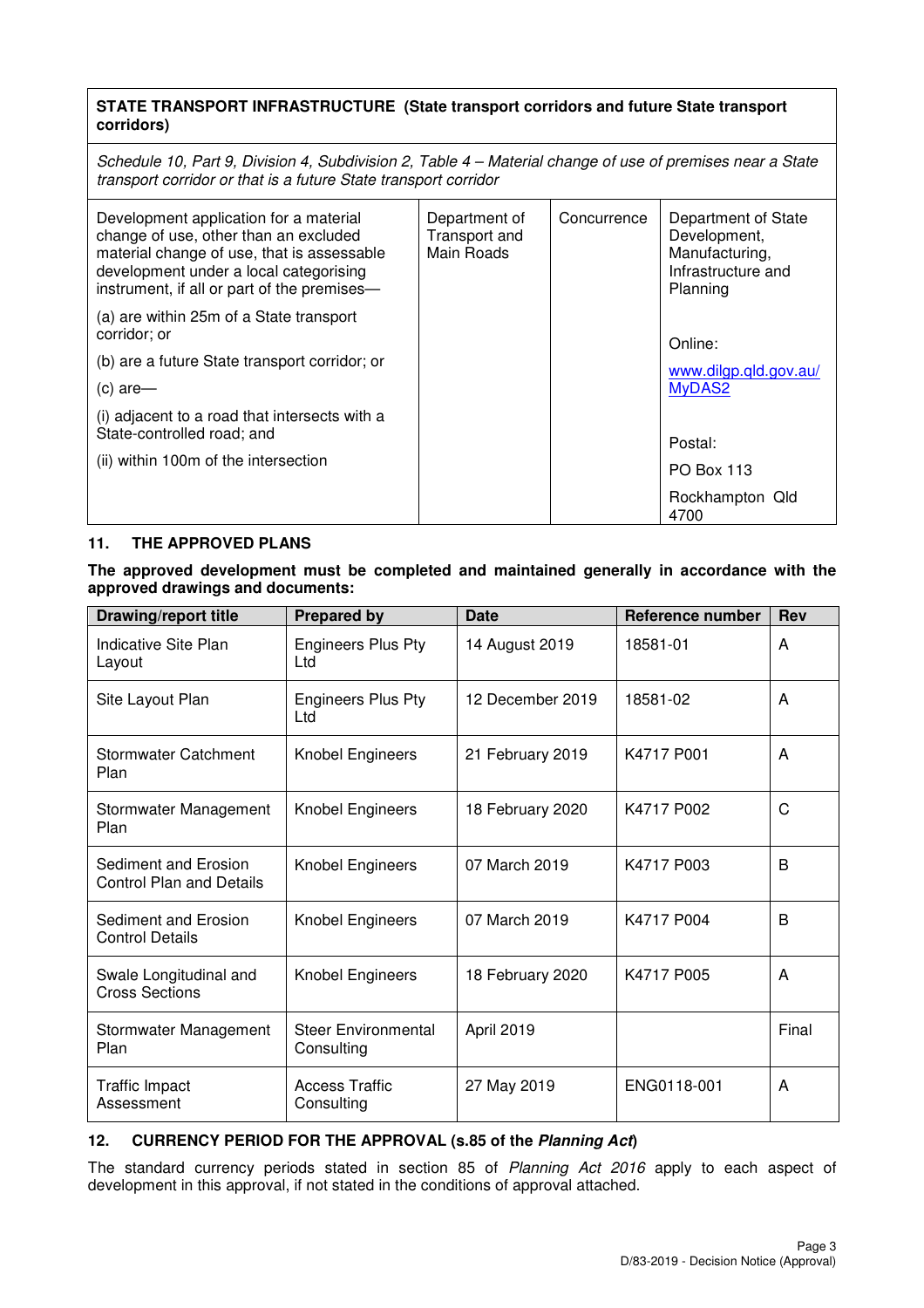## **13. STATEMENT OF REASONS**

| Description of the<br>development                  | The proposed development is for Material Change of Use for a High Impact<br>Industry and Environmentally Relevant Activity                                                                             |                                                                                                                                                                                                                                                                                                                                                           |  |  |
|----------------------------------------------------|--------------------------------------------------------------------------------------------------------------------------------------------------------------------------------------------------------|-----------------------------------------------------------------------------------------------------------------------------------------------------------------------------------------------------------------------------------------------------------------------------------------------------------------------------------------------------------|--|--|
| <b>Reasons for Decision</b>                        | a)<br>surrounding rural land;                                                                                                                                                                          | The proposal does not detract from the scenic features of the                                                                                                                                                                                                                                                                                             |  |  |
|                                                    | b)<br>The proposal is responsive to the environmental characteristics and<br>constraints of the land, and minimises impacts on natural features such<br>as waterways, wetlands and remnant vegetation; |                                                                                                                                                                                                                                                                                                                                                           |  |  |
|                                                    | C)                                                                                                                                                                                                     | The proposal ensures that rural land is maintained in large land holdings<br>to protect the agricultural production capacity;                                                                                                                                                                                                                             |  |  |
|                                                    | d)                                                                                                                                                                                                     | The proposed use does not compromise the strategic framework in the<br>Rockhampton Region Planning Scheme 2015;                                                                                                                                                                                                                                           |  |  |
|                                                    | e)                                                                                                                                                                                                     | Assessment of the development against the relevant zone purpose,<br>planning scheme codes and planning scheme policies demonstrates<br>that the proposed development will not cause significant adverse<br>impacts on the surrounding natural environment, built environment and<br>infrastructure, community facilities, or local character and amenity; |  |  |
|                                                    | f)<br>Planning Policy; and                                                                                                                                                                             | The proposed development does not compromise the relevant State                                                                                                                                                                                                                                                                                           |  |  |
|                                                    | g)<br>aspect of the assessment benchmarks.                                                                                                                                                             | On balance, the application should be approved because the<br>circumstances favour Council exercising its discretion to approve the<br>application even though the development does not comply with an                                                                                                                                                    |  |  |
| <b>Assessment</b><br><b>Benchmarks</b>             | The proposed development was assessed against the following assessment<br>benchmarks:                                                                                                                  |                                                                                                                                                                                                                                                                                                                                                           |  |  |
|                                                    | Rural Zone Code;                                                                                                                                                                                       |                                                                                                                                                                                                                                                                                                                                                           |  |  |
|                                                    | Acid Sulfate Soils Overlay Code;                                                                                                                                                                       |                                                                                                                                                                                                                                                                                                                                                           |  |  |
|                                                    | <b>Biodiversity Overlay Code;</b><br>٠                                                                                                                                                                 |                                                                                                                                                                                                                                                                                                                                                           |  |  |
|                                                    | Bushfire Hazard Overlay Code;<br>٠                                                                                                                                                                     |                                                                                                                                                                                                                                                                                                                                                           |  |  |
|                                                    | Steep Land Overlay Code;                                                                                                                                                                               |                                                                                                                                                                                                                                                                                                                                                           |  |  |
|                                                    |                                                                                                                                                                                                        | Access, Parking and Transport Code;                                                                                                                                                                                                                                                                                                                       |  |  |
|                                                    | Landscape Code;                                                                                                                                                                                        |                                                                                                                                                                                                                                                                                                                                                           |  |  |
|                                                    | Stormwater Management Code;                                                                                                                                                                            |                                                                                                                                                                                                                                                                                                                                                           |  |  |
|                                                    | Waste Management Code; and                                                                                                                                                                             |                                                                                                                                                                                                                                                                                                                                                           |  |  |
|                                                    | Water and Sewer Code.                                                                                                                                                                                  |                                                                                                                                                                                                                                                                                                                                                           |  |  |
| <b>Compliance with</b><br>assessment<br>benchmarks | The development was assessed against all of the assessment benchmarks<br>listed above and complies with all of these with the exceptions listed below.                                                 |                                                                                                                                                                                                                                                                                                                                                           |  |  |
|                                                    | <b>Assessment</b><br><b>Benchmark</b>                                                                                                                                                                  | Reasons for the approval despite non-<br>compliance with benchmark                                                                                                                                                                                                                                                                                        |  |  |
|                                                    | <b>Rural Zone Code</b><br>(PO1)                                                                                                                                                                        | The height of the Asphalt Manufacturing Plant will<br>exceed ten (10) metres. The location of the facility<br>is located approximately 800 metres from the road<br>frontage and will not be visible from the Bruce<br>Highway. The subject site is heavily vegetated<br>which acts as an appropriate buffer and screen to                                 |  |  |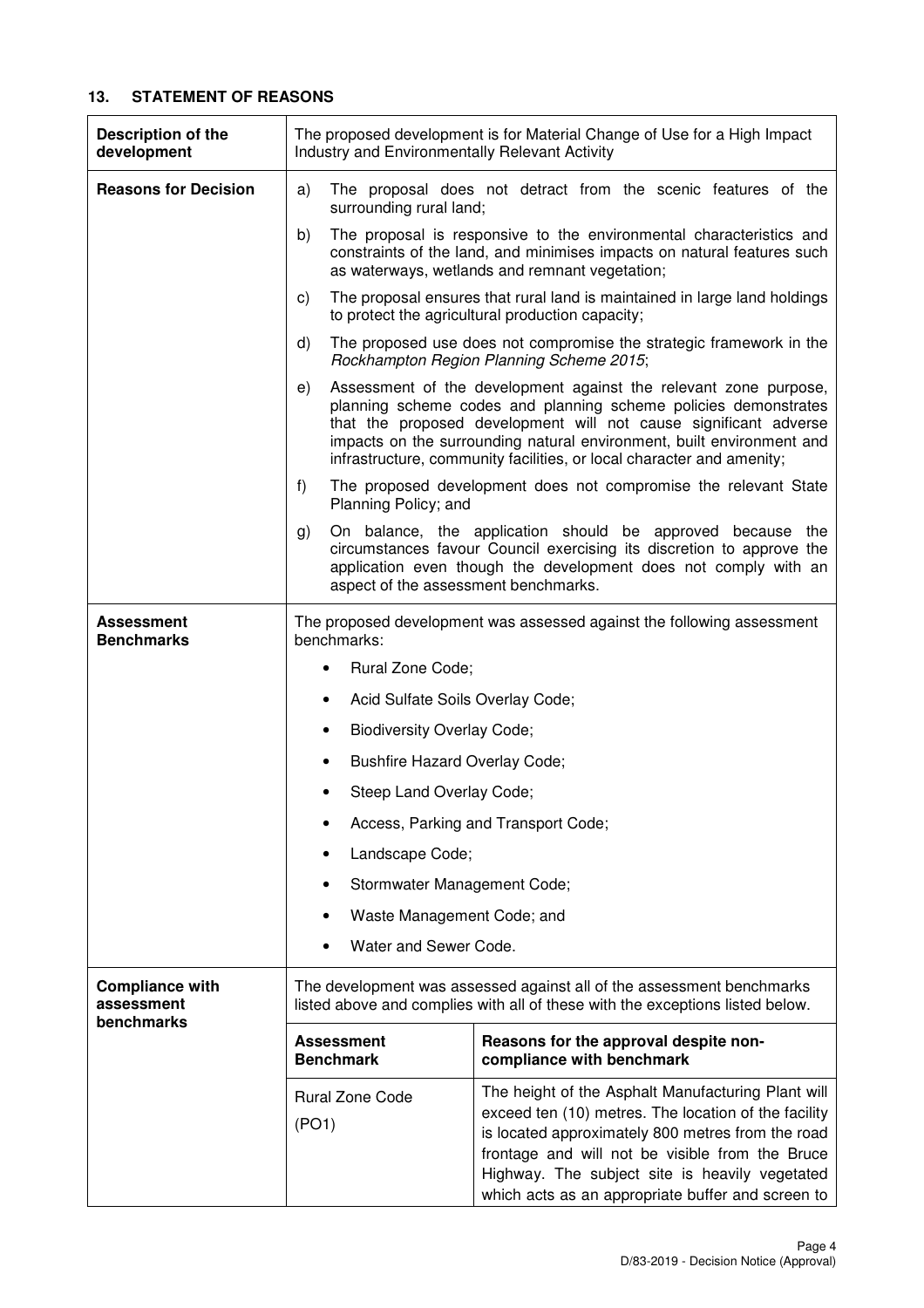|                                            |                                                                                                       | surrounding rural properties and infrastructure and<br>will limit the visibility of the proposed built form.<br>The visual impact to surrounding rural properties<br>resulting from the proposed development is<br>expected to be negligible.                                                                                                                                                                                                                                                                               |  |  |
|--------------------------------------------|-------------------------------------------------------------------------------------------------------|-----------------------------------------------------------------------------------------------------------------------------------------------------------------------------------------------------------------------------------------------------------------------------------------------------------------------------------------------------------------------------------------------------------------------------------------------------------------------------------------------------------------------------|--|--|
|                                            | <b>Rural Zone Code</b><br>(PO14)                                                                      | The proposed development is located in direct<br>proximity to an existing Extractive Industry use on<br>subject site. However, both activities<br>the<br>(Extractive Industry and Asphalt Manufacturing<br>Plant) have been intentionally collocated as<br>material from the quarry will be crushed on site<br>and used in the operation of the Asphalt<br>Manufacturing Plant. The collocation of both<br>activities will not compromise the safe and<br>efficient use of nearby rural uses in<br>the<br>surrounding area. |  |  |
|                                            | Landscape Code<br>(PO2)                                                                               | The proposed development does not incorporate<br>shade trees. However, given that the site is<br>heavily vegetated and is appropriately screened<br>from surrounding rural properties and built<br>infrastructure, it is not considered appropriate to<br>provide shade trees on the site as part of the<br>development.                                                                                                                                                                                                    |  |  |
| <b>Matters prescribed by</b><br>regulation |                                                                                                       | The State Planning Policy - Part E;                                                                                                                                                                                                                                                                                                                                                                                                                                                                                         |  |  |
|                                            | The Central Queensland Regional Plan;                                                                 |                                                                                                                                                                                                                                                                                                                                                                                                                                                                                                                             |  |  |
|                                            | The Rockhampton Region Planning Scheme 2015;                                                          |                                                                                                                                                                                                                                                                                                                                                                                                                                                                                                                             |  |  |
|                                            | Surrounding use of adjacent premises in terms of commensurate and<br>consistent development form; and |                                                                                                                                                                                                                                                                                                                                                                                                                                                                                                                             |  |  |
|                                            | The common material, being the material submitted with the<br>application.                            |                                                                                                                                                                                                                                                                                                                                                                                                                                                                                                                             |  |  |

## **14. APPEAL RIGHTS**

The rights of an applicant to appeal to a tribunal or the Planning and Environment Court against a decision about a development application are set out in chapter 6, part 1 of the Planning Act 2016. There may also be a right to make an application for a declaration by a tribunal (see chapter 6, part 2 of the Planning Act 2016).

#### Appeal by an applicant

An applicant for a development application may appeal to the Planning and Environment Court against the following:

- the refusal of all or part of the development application
- a provision of the development approval
- the decision to give a preliminary approval when a development permit was applied for
- a deemed refusal of the development application.

An applicant may also have a right to appeal to the Development tribunal. For more information, see schedule 1 of the Planning Act 2016.

The timeframes for starting an appeal in the Planning and Environment Court are set out in section 229 of the Planning Act 2016.

**Attachment 2** is an extract from the Planning Act 2016 that sets out the applicant's appeal rights and the appeal rights of a submitter.

#### **15. WHEN THE DEVELOPMENT APPROVAL TAKES EFFECT**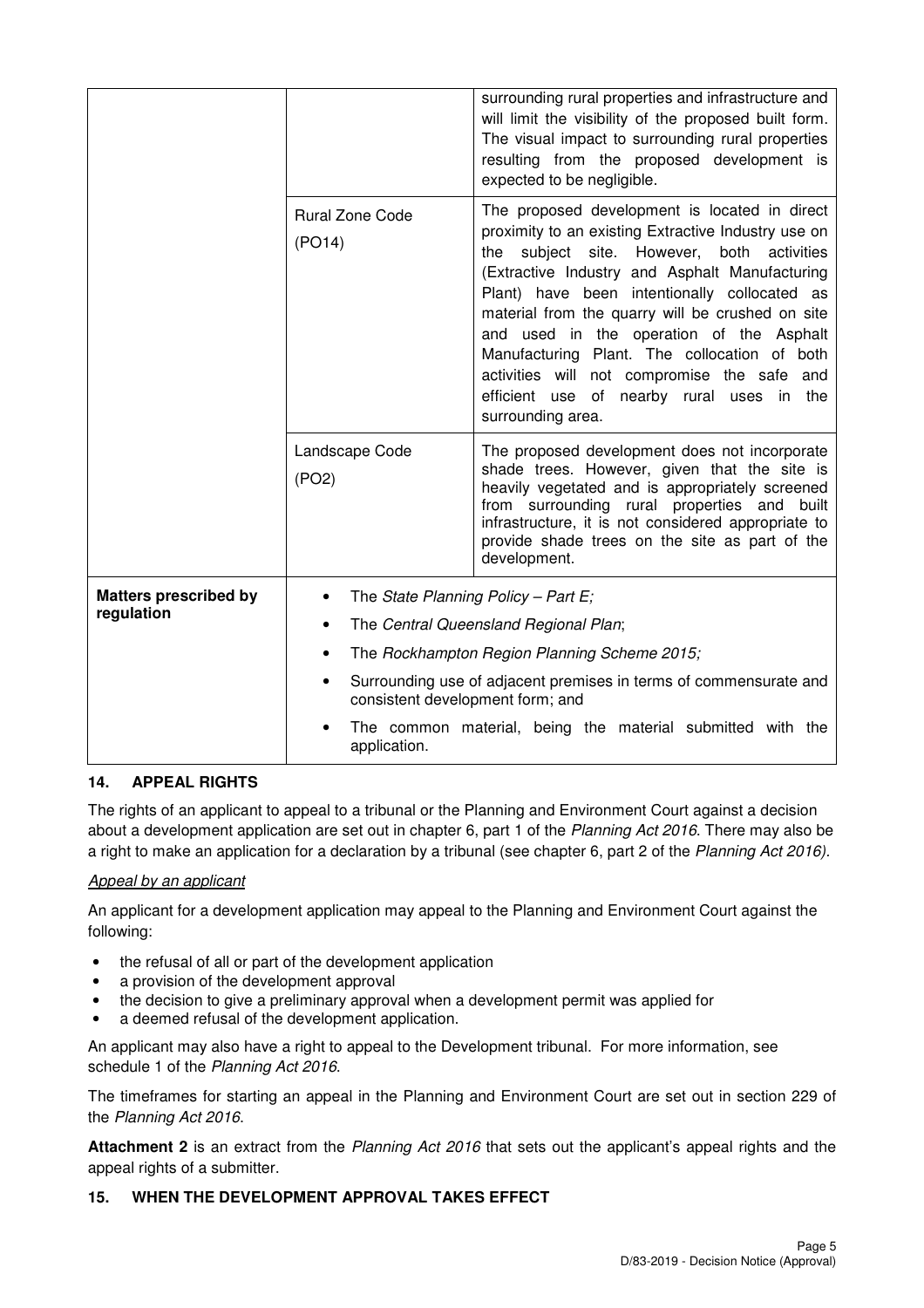This development approval takes effect:

- From the time the decision notice is given – if there is no submitter and the applicant does not appeal the decision to the court.

Or

When the submitter's appeal period ends  $-$  if there is a submitter and the applicant does not appeal the decision to the court.

Or

- Subject to the decision of the court, when the appeal is finally decided – if an appeal is made to the court.

#### **16. ASSESSMENT MANAGER**

| Name: | Tarnya Fitzgibbon<br><b>COORDINATOR</b> | Signature: | Date: 9 April 2020 |
|-------|-----------------------------------------|------------|--------------------|
|       | DEVELOPMENT ASSESSMENT                  |            |                    |

C/C Department of State Development, Manufacturing, Infrastructure and Planning - RockhamptonSARA@dsdmip.qld.gov.au

#### **Attachment 1 – Conditions of the approval**

**Part 1 – Conditions imposed by the assessment manager [Note: where a condition is imposed about** infrastructure under Chapter 4 of the Planning Act 2016, the relevant provision of the Act under which this condition was imposed must be specified.]

#### **Part 2 – Conditions required by the referral agency response**

#### **Attachment 2—Extract on appeal rights**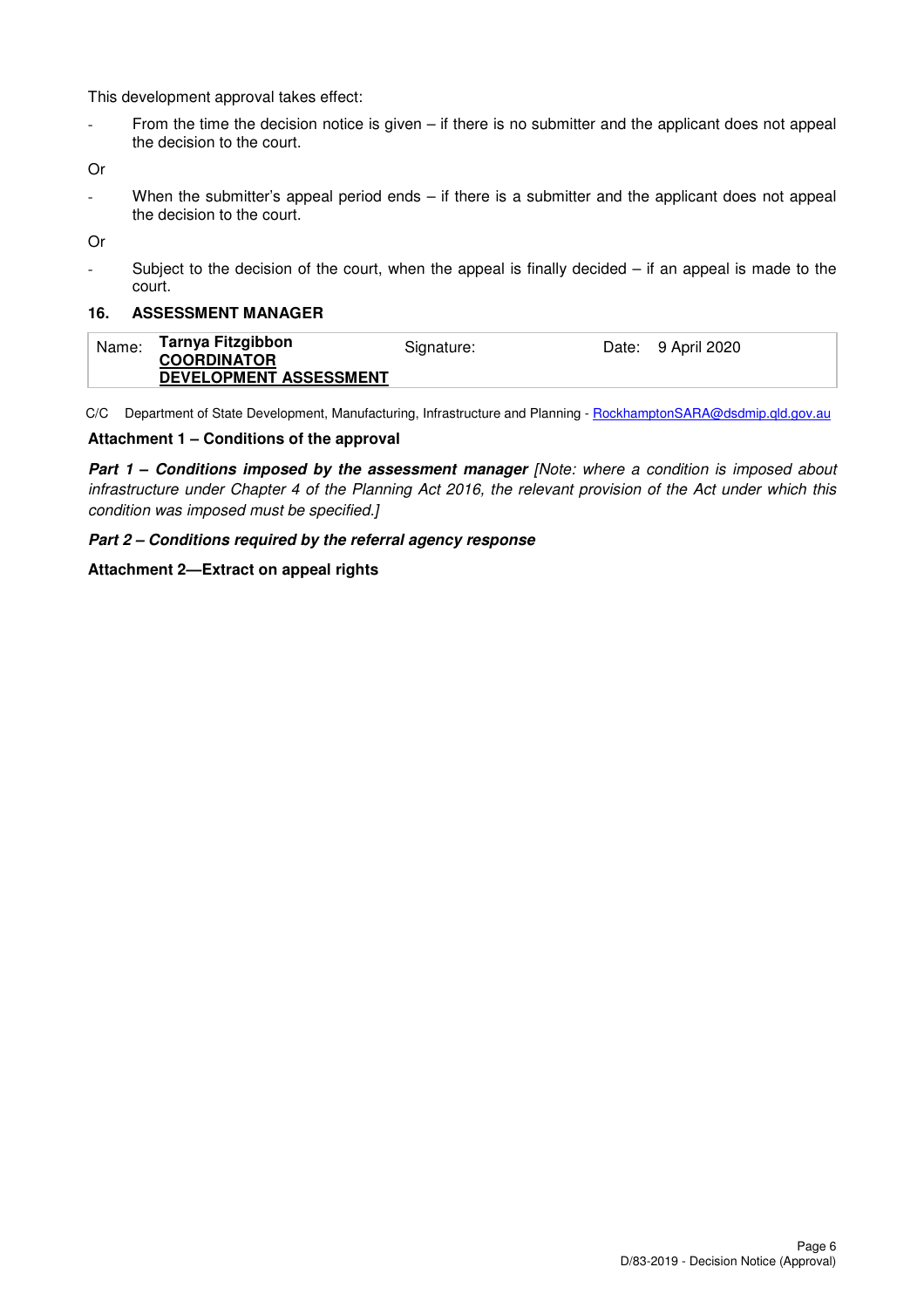

# **Attachment 1 – Part 1 Rockhampton Regional Council Conditions**

Planning Act 2016

## 1.0 ADMINISTRATION

- 1.1 The Developer and his employee, agent, contractor or invitee is responsible for ensuring compliance with the conditions of this development approval.
- 1.2 Where these Conditions refer to "Council" in relation to requiring Council to approve or to be satisfied as to any matter, or conferring on the Council a function, power or discretion, that role may be fulfilled in whole or in part by a delegate appointed for that purpose by the Council.
- 1.3 All conditions, works, or requirements of this development approval must be undertaken, completed, and be accompanied by a Compliance Certificate for any operational works required by this development approval:
	- 1.3.1 to Council's satisfaction;
	- 1.3.2 at no cost to Council; and
	- 1.3.3 prior to the commencement of the use,

unless otherwise stated.

- 1.4 Infrastructure requirements of this development approval must be contributed to the relevant authorities, where applicable, at no cost to Council, prior to the commencement of the use, unless otherwise stated.
- 1.5 The following further Development Permits must be obtained prior to the commencement of any works associated with their purposes:
	- 1.5.1 Operational Works:
		- (i) Stormwater Works;
	- 1.5.2 Plumbing and Drainage Works; and
	- 1.5.3 Building Works.
- 1.6 All works must be designed, constructed and maintained in accordance with the relevant Council policies, guidelines and standards, unless otherwise stated.
- 1.7 All engineering drawings/specifications, design and construction works must be in accordance with the requirements of the relevant Australian Standards and must be approved, supervised and certified by a Registered Professional Engineer of Queensland.

## 2.0 APPROVED PLANS AND DOCUMENTS

2.1 The approved development must be completed and maintained generally in accordance with the approved plans and documents, except where amended by any condition of this development approval: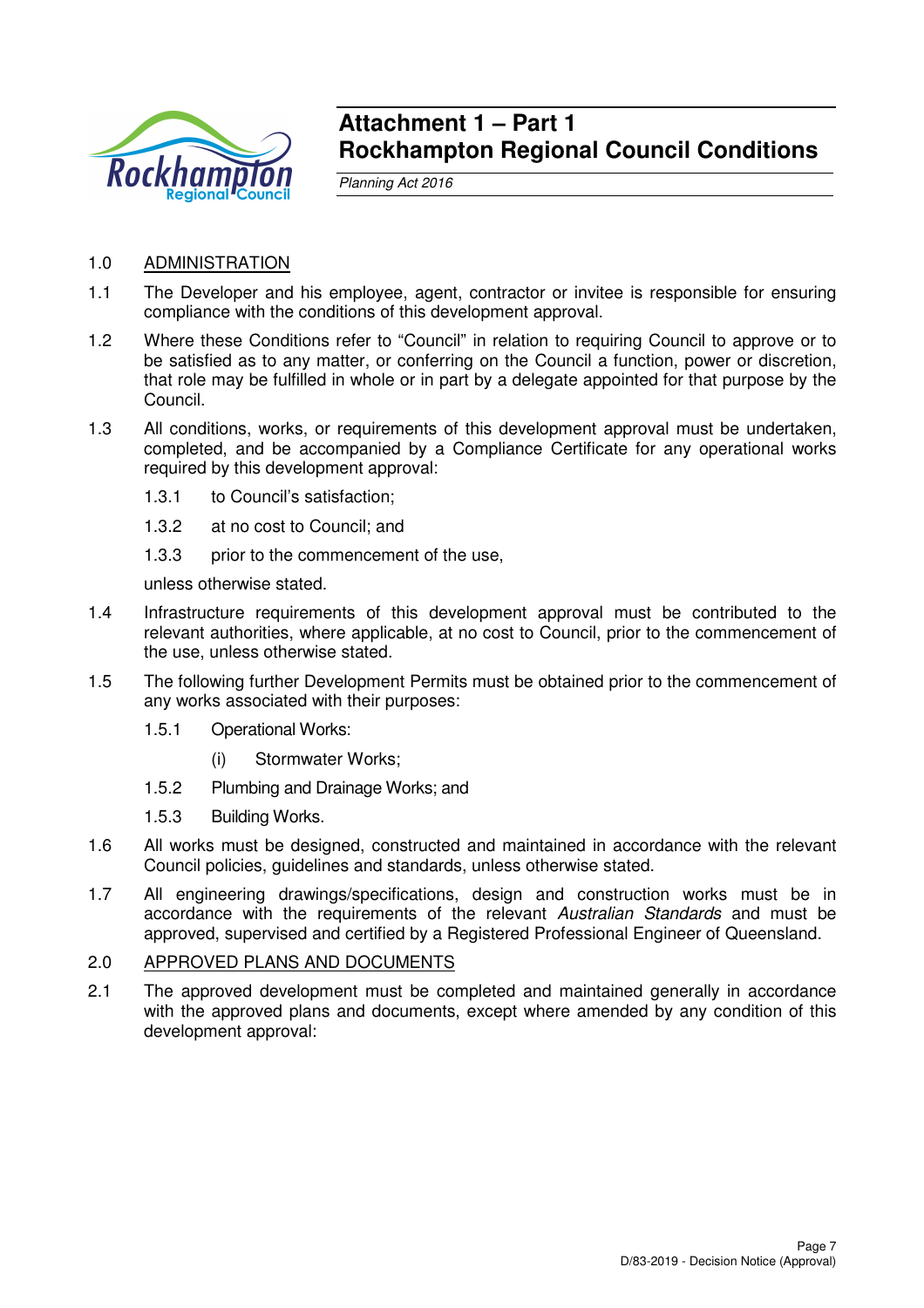| <b>Drawing/report title</b>                         | <b>Prepared by</b>                       | <b>Date</b>         | Reference number | <b>Rev</b> |
|-----------------------------------------------------|------------------------------------------|---------------------|------------------|------------|
| Indicative Site Plan<br>Layout                      | <b>Engineers Plus Pty</b><br>Ltd         | 14 August 2019      | 18581-01         | A          |
| Site Layout Plan                                    | <b>Engineers Plus Pty</b><br>Ltd         | 12 December<br>2019 | 18581-02         | A          |
| Stormwater<br><b>Catchment Plan</b>                 | Knobel Engineers                         | 21 February 2019    | K4717 P001       | A          |
| Stormwater<br>Management Plan                       | Knobel Engineers                         | 18 February 2020    | K4717 P002       | C          |
| Sediment and Erosion<br>Control Plan and<br>Details | Knobel Engineers                         | 07 March 2019       | K4717 P003       | B          |
| Sediment and Erosion<br><b>Control Details</b>      | <b>Knobel Engineers</b>                  | 07 March 2019       | K4717 P004       | B          |
| Swale Longitudinal<br>and Cross Sections            | Knobel Engineers                         | 18 February 2020    | K4717 P005       | A          |
| Stormwater<br>Management Plan                       | <b>Steer Environmental</b><br>Consulting | April 2019          |                  | Final      |
| <b>Traffic Impact</b><br>Assessment                 | <b>Access Traffic</b><br>Consulting      | 27 May 2019         | ENG0118-001      | A          |

- 2.2 Where there is any conflict between the conditions of this development approval and the details shown on the approved plans and documents, the conditions of this development approval must prevail.
- 2.3 Where conditions require the above plans or documents to be amended, the revised document(s) must be submitted for approval by Council prior to the submission of an application for a Development Permit for Operational Works.

## 3.0 ACCESS AND PARKING WORKS

- 3.1 All access and parking works must be designed and constructed in accordance with Capricorn Municipal Development Guidelines and Australian Standard AS2890 "Parking facilities".
- 3.2 All parking and vehicle manoeuvring areas must be constructed of Type 2 Unbound material, Subtype 2.5, with minimum California Bearing Ratio (soaked) of 15. All surface must be constructed, operated and maintained in a manner that no significant impact on the amenity of adjoining premises or the surrounding area is caused due to the emission of dust or results in sediment laden water.
- 3.3 All vehicular access to and from the development must be via the Bruce Highway only.
- 3.4 All vehicles must ingress and egress the development in a forward gear.
- 3.5 Adequate sight distances must be provided for all ingress and egress movements at the access driveways in accordance with Australian Standard AS2890.2 "Parking facilities - Off street commercial vehicle facilities".

## 4.0 PLUMBING AND DRAINAGE WORKS

- 4.1 A Development Permit for Plumbing and Drainage Works must be obtained for the construction of any on-site sewerage treatment system on the development site.
- 4.2 All internal plumbing and drainage works must be designed and constructed in accordance with the approved plans (refer to condition 2.1), Capricorn Municipal Development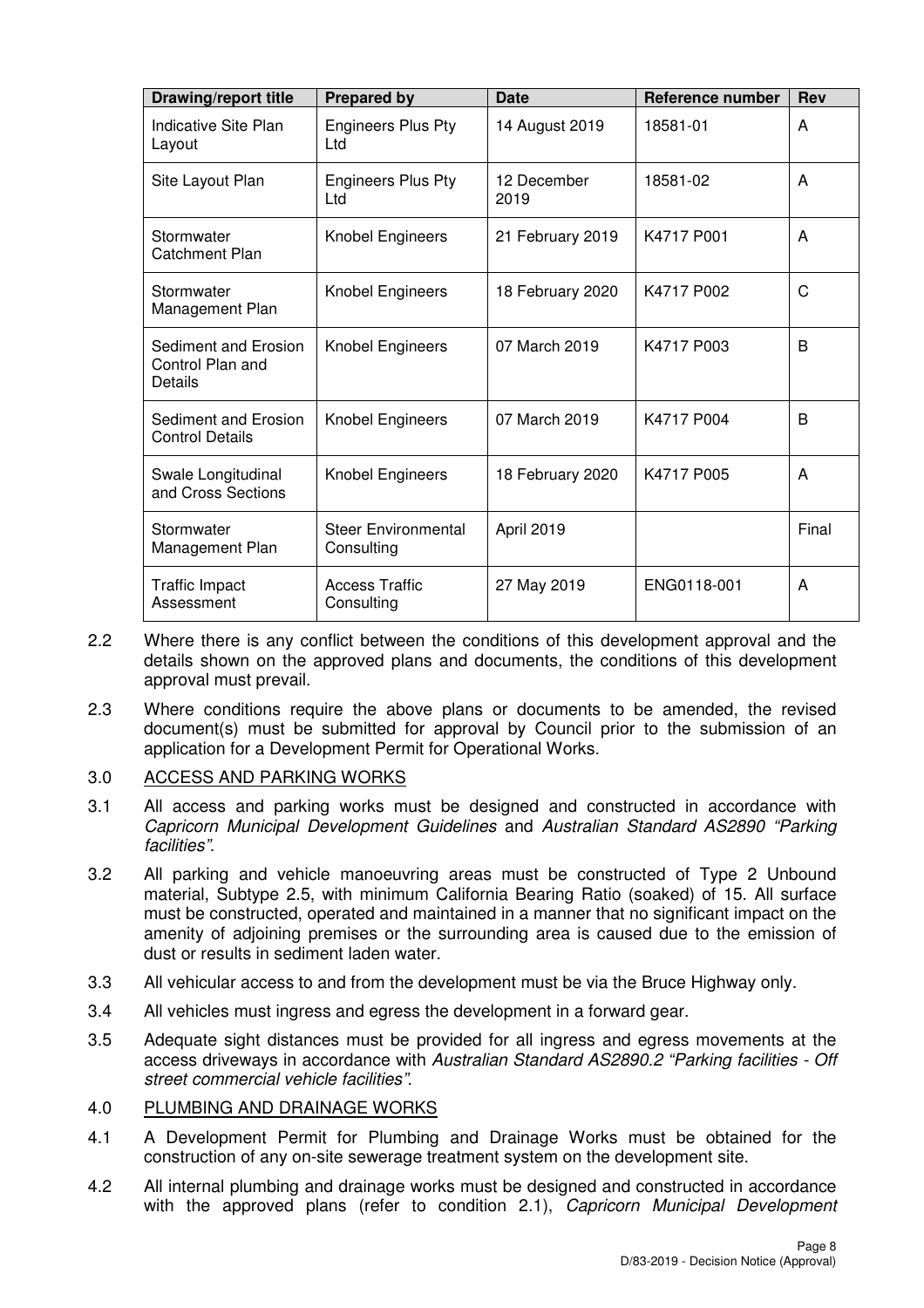Guidelines, Water Supply (Safety and Reliability) Act 2008, Plumbing and Drainage Act 2018, and Council's Plumbing and Drainage Policies and the provisions of a Development Permit for Plumbing and Drainage Works.

- 4.3 Adequate domestic and fire fighting protection must be provided to the development, and must be certified by a hydraulic engineer or other suitably qualified person.
- 4.4 On-site sewerage treatment and disposal must be provided in accordance with the Queensland Plumbing and Wastewater Code and Council's Plumbing and Drainage Policies. The on-site sewerage treatment and disposal area must not be located within the existing water course or conflict with the separation distance as detailed with the Queensland Plumbing and Wastewater Code.
- 4.5 Structures must not be located within the on-site sewerage treatment and disposal area or conflict with the separation distances, in accordance with the Queensland Plumbing and Wastewater Code.

#### 5.0 STORMWATER WORKS

- 5.1 A Development Permit for Operational Works (stormwater works) must be obtained prior to the commencement of any stormwater works required by this development approval.
- 5.2 All stormwater drainage works must be designed and constructed in accordance with the approved plans (refer to condition 2.1), Queensland Urban Drainage Manual, Capricorn Municipal Development Guidelines, sound engineering practice and the provisions of a Development Permit for Operational Works (stormwater works).
- 5.3 All stormwater must drain to a demonstrated lawful point of discharge and must not adversely affect surrounding land or infrastructure in comparison to the pre-development conditions, including but not limited to blocking, altering or diverting existing stormwater runoff patterns or having the potential to cause damage to other infrastructure.
- 5.4 The proposed Retention Basin and Rock Swale must be routinely checked, serviced and cleaned in accordance with the Conceptual Stormwater Management plan (refer to condition 2.1) to ensure that they function as designed. Records of all maintenance activities undertaken must be kept and made available to Council upon request. All maintenance cost must be borne by the site owner / operator.
- 5.5 The development must not increase peak stormwater runoff for a selected range of storm events up to and including a one per cent (1%) Annual exceedance probability storm event, for the post-development conditions.

## 6.0 SITE WORKS

- 6.1 All earthworks must be undertaken in accordance with Australian Standard AS3798 "Guidelines on earthworks for commercial and residential developments".
- 6.2 Site works must be constructed such that they do not, at any time, in any way restrict, impair or change the natural flow of runoff water, or cause a nuisance or worsening to surrounding land or infrastructure.

### 7.0 ASSET MANAGEMENT

- 7.1 Any alteration necessary to electricity, telephone, water mains, sewerage mains, and/or public utility installations resulting from the development or in connection with the development, must be undertaken and completed at no cost to Council.
- 7.2 Any damage to existing stormwater, water supply and sewerage infrastructure, kerb and channel, pathway or roadway (including removal of concrete slurry from public land and Council infrastructure), that occurs while any works are being carried out in association with this development approval must be repaired at full cost to the developer. This includes the reinstatement of any existing traffic signs or pavement markings that may have been removed or damaged.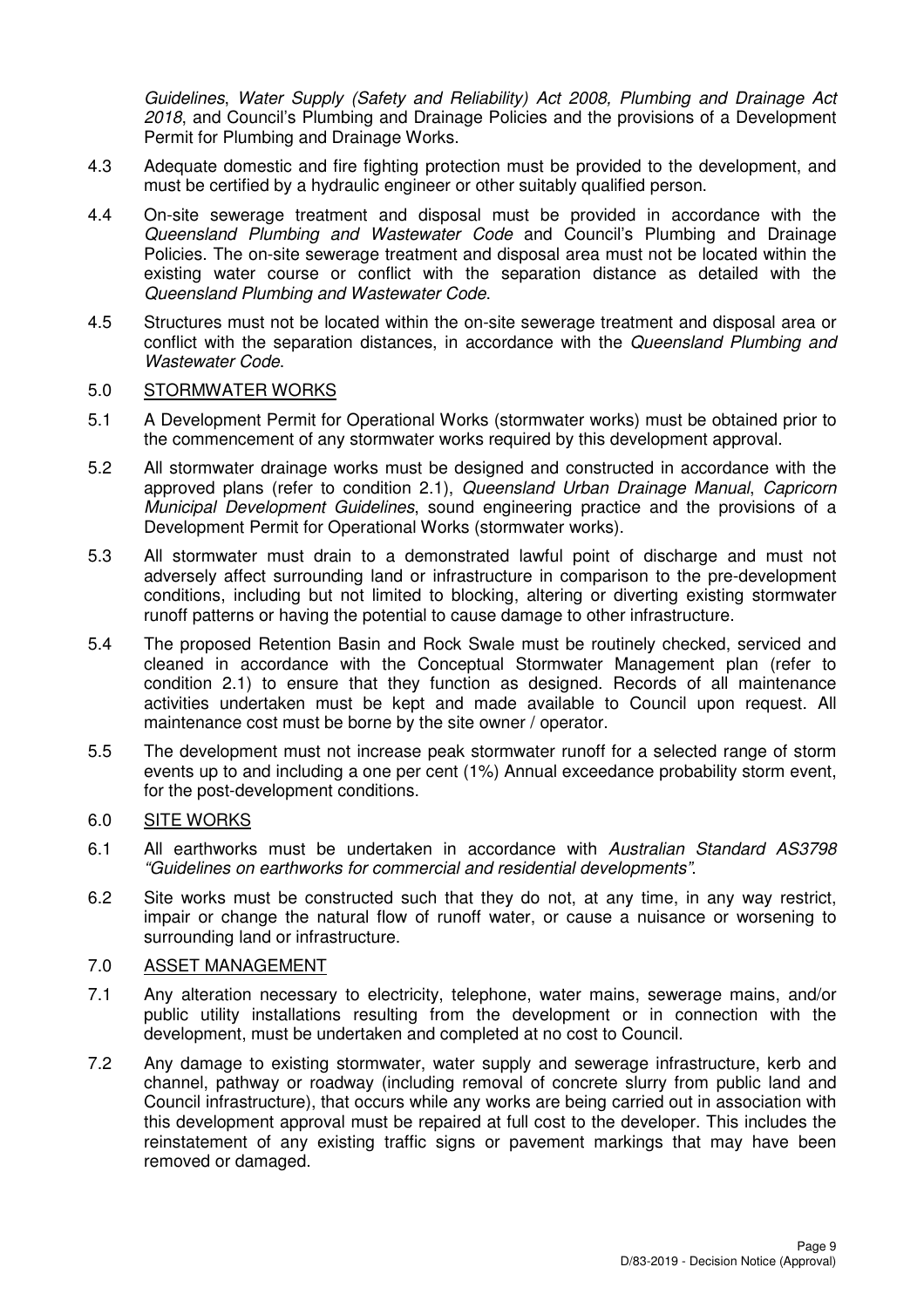## 8.0 ENVIRONMENTAL

8.1 An Erosion Control and Stormwater Control Management Plan prepared by a Registered Professional Engineer of Queensland in accordance with the Capricorn Municipal Design Guidelines, must be implemented, monitored and maintained for the duration of the development works, and until all exposed soil areas are permanently stabilised (for example, turfed, hydromulched, concreted, and landscaped). The plan must be available on-site for inspection by Council Officers whilst all works are being carried out.

## 9.0 ENVIRONMENTAL HEALTH

- 9.1 Any lighting devices associated with the development, such as sensory lighting, must be positioned on the development site and shielded so as not to cause glare or other nuisance to nearby residents and motorists. Night lighting must be designed,
- 9.2 Operations on the site must have no significant impact on the amenity of adjoining premises or the surrounding area due to the emission of light, noise or dust.
- 9.3 When requested by Council, noise monitoring must be undertaken and recorded within three (3) months, to investigate any genuine complaint of nuisance caused by noise. The monitoring data, an analysis of the data and a report, including noise mitigation measures, must be provided Council within fourteen (14) days of the completion of the investigation. Council may require any noise mitigation measures identified in the assessment to be implemented within appropriate timeframes. Noise measurements must be compared with the acoustic quality objectives specified in the most recent edition of the Environmental Protection (Noise) Policy.

## 10.0 OPERATING PROCEDURES

- 10.1 Public and third party use of the Asphalt Manufacturing Plant is not permitted. The use of the premises is restricted to the entity operating the facility.
- 10.2 The hours of operations for the development site must be limited to:
	- (i) 0600 hours to 1800 hours on Monday to Friday, and
	- (ii) 0600 hours to 1800 hours on Saturday,

with no operations on Sundays or Public Holidays.

- 10.3 Where un-sealed surface treatments are utilised in access, parking and vehicle manoeuvring areas, contaminants such as oils or chemicals must not be released onto the surface treatment.
- 10.4 All waste must be stored within a waste storage area (for example, general waste, recyclable waste, pallets, empty drums etcetera). The owner of the land must ensure that:
	- 10.4.1 the area is kept in a clean and tidy condition;
	- 10.4.2 fences and screens are maintained;
	- 10.4.3 no waste material is stored external to the waste storage area/s;
	- 10.4.4 contaminants/washdown does not discharge into water courses, drainage lines or onto adjoining properties; and
	- 10.4.5 the area is maintained in accordance with Environmental Protection Regulation 2008.
- 10.5 No washing of plant equipment and vehicles is permitted on the development site unless an approved washdown bay is built to prevent contamination of land and the stormwater system.
- 10.6 Cleaning of plant equipment and vehicles must be carried out in an area where wastewater can be suitably managed so as not to cause contaminants to release into waterways or overland flow paths.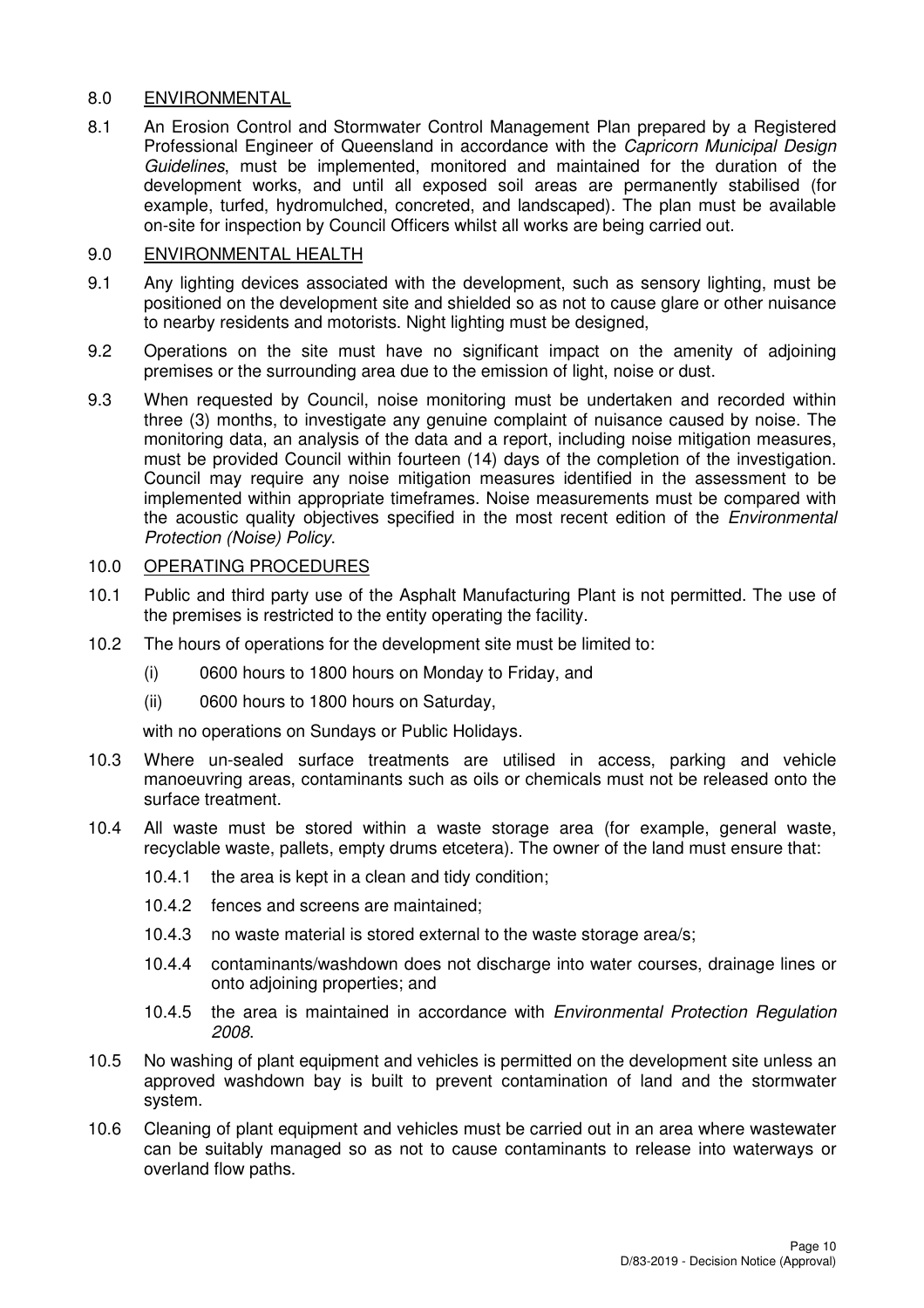## ADVISORY NOTES

#### NOTE 1. Aboriginal Cultural Heritage

It is advised that under section 23 of the Aboriginal Cultural Heritage Act 2003, a person who carries out an activity must take all reasonable and practicable measures to ensure the activity does not harm Aboriginal cultural heritage (the "cultural heritage duty of care"). Maximum penalties for breaching the duty of care are listed in the Aboriginal cultural heritage legislation. The information on Aboriginal cultural heritage is available on the Department of Aboriginal and Torres Strait Islander and Partnerships website www.datsip.qld.gov.au.

#### NOTE 2. General Environmental Duty

General environmental duty under the *Environmental Protection Act 1994* prohibits unlawful environmental nuisance caused by noise, aerosols, particles, dust, ash, fumes, light, odour or smoke beyond the boundaries of the development site during all stages of the development including earthworks, construction and operation.

#### NOTE 3. Licensable Activities

Should an activity licensable by Rockhampton Regional Council be proposed for the development site, Council's Environment and Public Health Unit must be consulted to determine whether any approvals are required. Such activities may include food preparation, storage of dangerous goods or environmentally relevant activities. Approval for such activities is required before 'fit out' and operation.

### NOTE 4. General Safety Of Public During Construction

The Work Health and Safety Act 2011 and Manual of Uniform Traffic Control Devices must be complied with in carrying out any construction works, and to ensure safe traffic control and safe public access in respect of works being constructed on a road.

### NOTE 5. Duty to Notify of Environmental Harm

If a person becomes aware that serious or material environmental harm is caused or threatened by an activity or an associated activity, that person has a duty to notify Rockhampton Regional Council.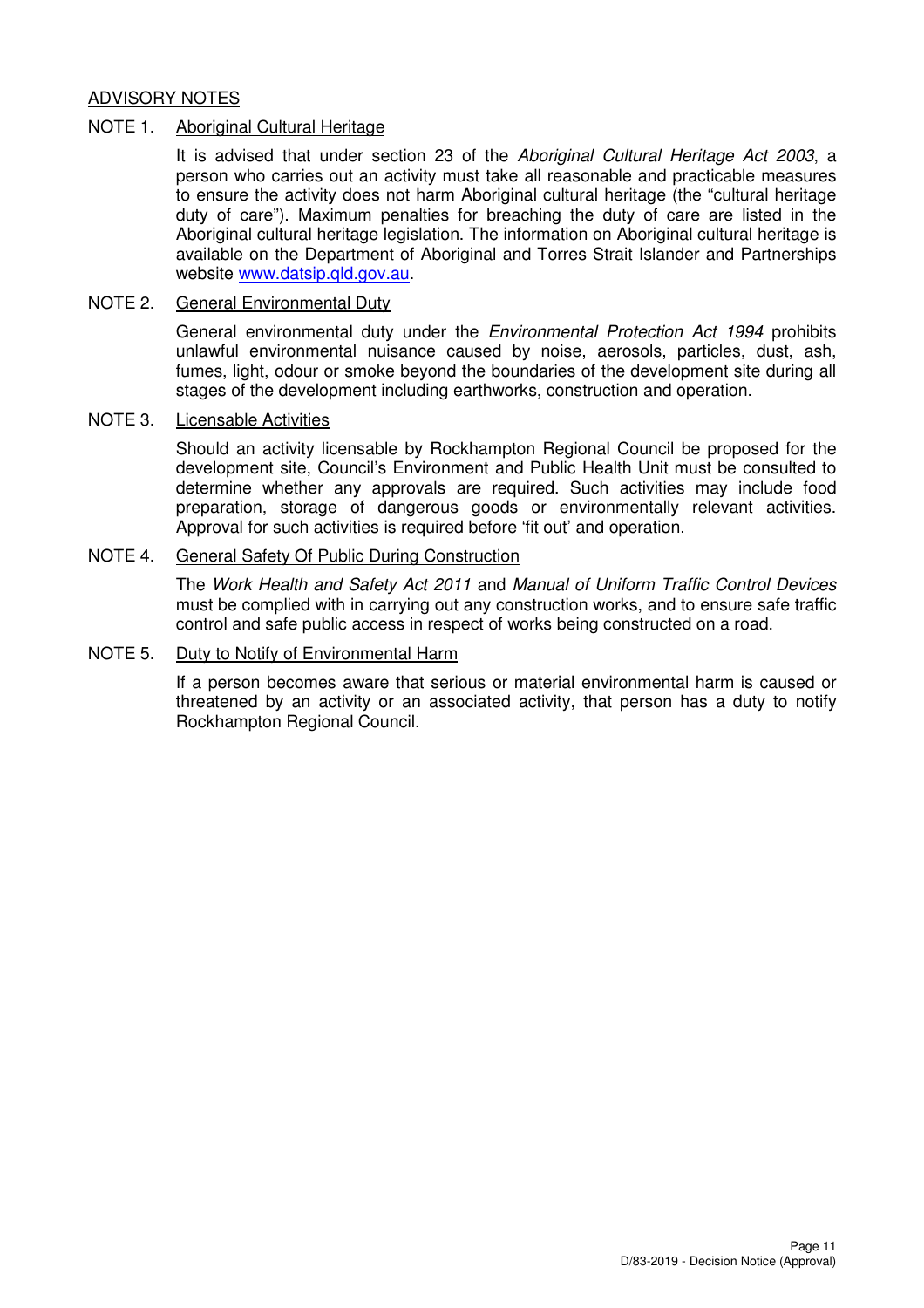

**Attachment 1 – Part 2 Referral Agency Conditions - Department of State Development, Manufacturing, Infrastructure and Planning** 

Planning Act 2016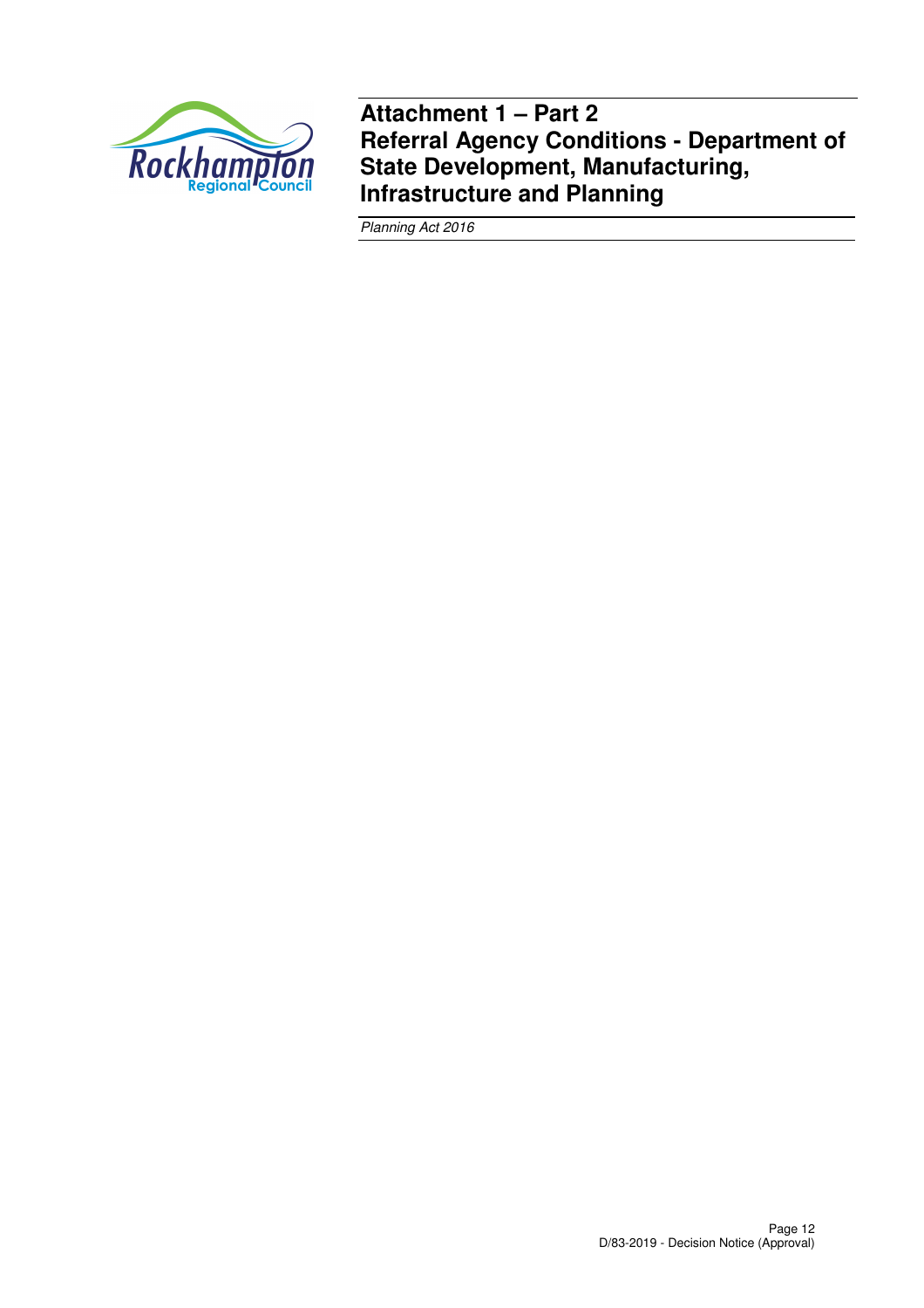

# **Attachment 2 - Appeal Rights**

PLANNING ACT 2016

The following is an extract from the Planning Act 2016 (Chapter 6)

#### **Appeal rights**

### **229 Appeals to tribunal or P&E Court**

- (1) Schedule 1 states—
	- (a) matters that may be appealed to— (i) either a tribunal or the P&E Court; or (ii) only a tribunal; or
	- (iii) only the P&E Court; and (b) the person—

(i) who may appeal a matter (the **appellant**); and (ii) who is a respondent in an appeal of the matter; and (iii) who is a co-respondent in an appeal of the matter; and

- (iv) who may elect to be a co-respondent in an appeal of the matter.
- (2) An appellant may start an appeal within the appeal period.
- (3) The **appeal period** is—
	- (a) for an appeal by a building advisory agency—10 business days after a decision notice for the decision is given to the agency or
	- (b) for an appeal against a deemed refusal—at any time after the deemed refusal happens; or
	- (c) for an appeal against a decision of the Minister, under chapter 7, part 4, to register premises or to renew the registration of premises—20 business days after a notice is published under section 269(3)(a) or (4); or
	- (d) for an appeal against an infrastructure charges notice— 20 business days after the infrastructure charges notice is given to the person; or
	- (e) for an appeal about a deemed approval of a development application for which a decision notice has not been given—30 business days after the applicant gives the deemed approval notice to the assessment manager; or
	- (f) for any other appeal—20 business days after a notice of the decision for the matter, including an enforcement notice, is given to the person.

#### Note—

See the P&E Court Act for the court's power to extend the appeal period.

- (4) Each respondent and co-respondent for an appeal may be heard in the appeal.
- (5) If an appeal is only about a referral agency's response, the assessment manager may apply to the tribunal or P&E Court to withdraw from the appeal.
- (6) To remove any doubt, it is declared that an appeal against an infrastructure charges notice must not be about—
	- (a) the adopted charge itself; or
	- (b) for a decision about an offset or refund—
		- (i) the establishment cost of trunk infrastructure identified in a LGIP; or
		- (ii) the cost of infrastructure decided using the method

included in the local government's charges resolution.

- **230 Notice of appeal**
- (1) An appellant starts an appeal by lodging, with the registrar of the tribunal or P&E Court, a notice of appeal that—
	- (a) is in the approved form; and
	- (b) succinctly states the grounds of the appeal.
- (2) The notice of appeal must be accompanied by the required fee.
- (3) The appellant or, for an appeal to a tribunal, the registrar must, within the service period, give a copy of the notice of appeal to—
- (a) the respondent for the appeal; and
- (b) each co-respondent for the appeal; and
- (c) for an appeal about a development application under schedule 1, table 1, item 1—each principal submitter for the development application; and
- (d) for an appeal about a change application under schedule 1, table 1, item 2—each principal submitter for the change application; and
- (e) each person who may elect to become a co-respondent for the appeal, other than an eligible submitter who is not a principal submitter in an appeal under paragraph  $(c)$  or  $(d)$ ; and
- (f) for an appeal to the P&E Court—the chief executive; and
- (g) for an appeal to a tribunal under another Act—any other person who the registrar considers appropriate.
- (4) The **service period** is—
	- (a) if a submitter or advice agency started the appeal in the P&E Court-2 business days after the appeal is started; or
	- (b) otherwise—10 business days after the appeal is started.
- (5) A notice of appeal given to a person who may elect to be a co-respondent must state the effect of subsection
- (6) A person elects to be a co-respondent by filing a notice of election, in the approved form, within 10 business days after the notice of appeal is given to the person*.*
- **231 Other appeals**
- (1) Subject to this chapter, schedule 1 and the P&E Court Act, unless the Supreme Court decides a decision or other matter under this Act is affected by jurisdictional error, the decision or matter is non-appealable.
- (2) The Judicial Review Act 1991, part 5 applies to the decision or matter to the extent it is affected by jurisdictional error.
- (3) A person who, but for subsection (1) could have made an application under the Judicial Review Act 1991 in relation to the decision or matter, may apply under part 4 of that Act for a statement of reasons in relation to the decision or matter.
- (4) In this section— **decision** includes—
	- (a) conduct engaged in for the purpose of making a decision; and
	- (b) other conduct that relates to the making of a decision; and
	- (c) the making of a decision or the failure to make a decision; and
	- (d) a purported decision; and
	- (e) a deemed refusal.

**non-appealable**, for a decision or matter, means the decision or matter—

- (a) is final and conclusive; and
- (b) may not be challenged, appealed against, reviewed, quashed, set aside or called into question in any other way under the Judicial Review Act 1991 or otherwise, whether by the Supreme Court, another court, a tribunal or another entity; and
- (c) is not subject to any declaratory, injunctive or other order of the Supreme Court, another court, a tribunal or another entity on any ground.

#### **232 Rules of the P&E Court**

- (1) A person who is appealing to the P&E Court must comply with the rules of the court that apply to the appeal.
- (2) However, the P&E Court may hear and decide an appeal even if the person has not complied with rules of the P&E Court.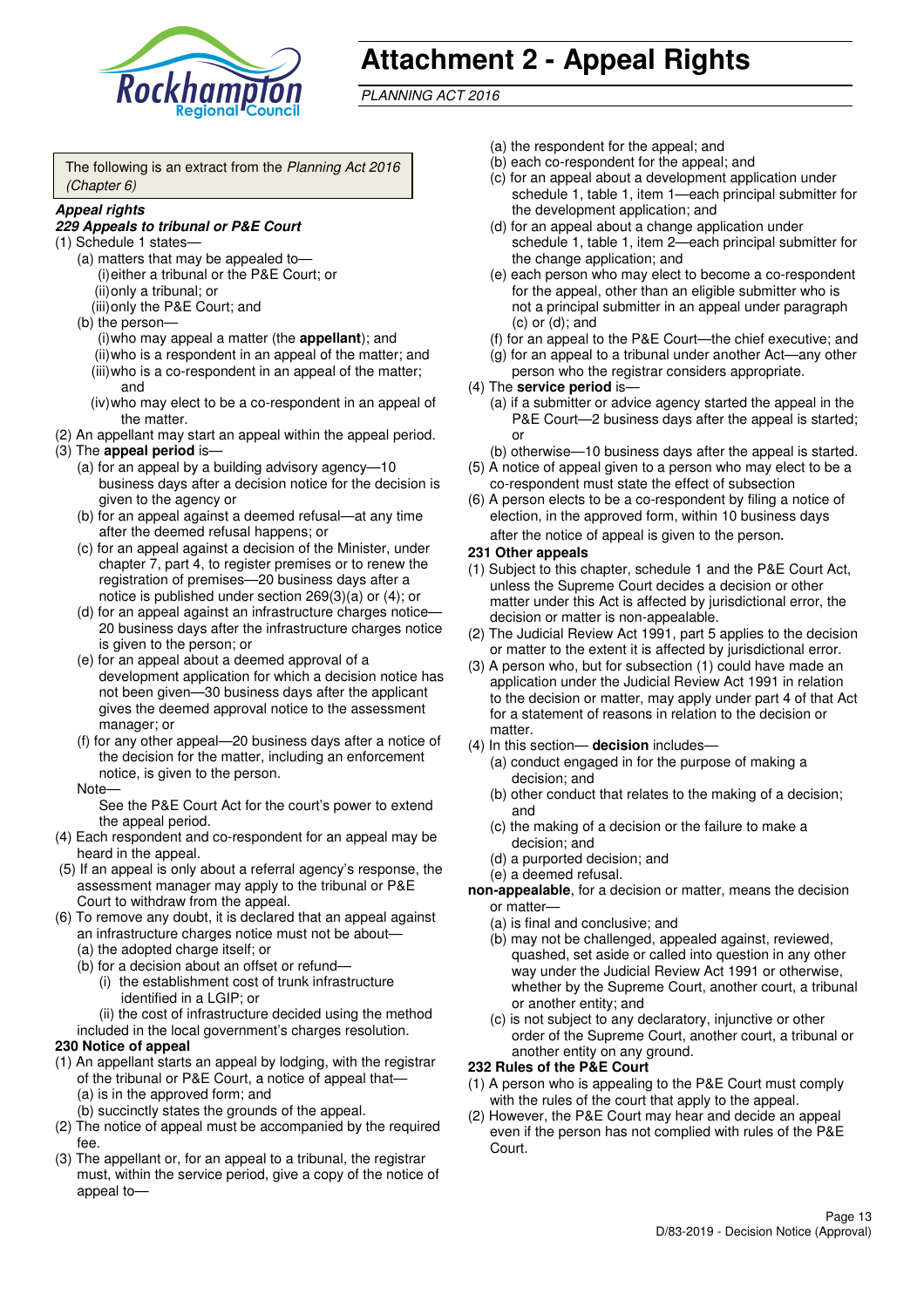

# **Appeal Rights**

PLANNING ACT 2016

# **Schedule 1**

#### **Appeals section 229 1 Appeal rights and parties to appeals**

- (1) Table 1 states the matters that may be appealed to—(a) the P&E court; or (b) a tribunal.
- (2) However, table 1 applies to a tribunal only if the matter involves—
	- (a) the refusal, or deemed refusal of a development application, for—
	- (i) a material change of use for a classified building; or
	- (ii) operational work associated with building work, a retaining wall, or a tennis court; or
	- (b) a provision of a development approval for—
	- (i) a material change of use for a classified building; or
- (ii) operational work associated with building work, a retaining wall, or a tennis court; or
	- (c) if a development permit was applied for—the decision to give a preliminary approval for—
		- (i) a material change of use for a classified building; or
	- (ii) operational work associated with building work, a retaining wall, or a tennis court; or
	- (d) a development condition if—
		- (i) the development approval is only for a material change of use that involves the use of a building classified under the Building Code as a class 2 building; and
		- (ii) the building is, or is proposed to be, not more than 3 storeys; and
		- (iii) the proposed development is for not more than 60 sole-occupancy units; or
	- (e) a decision for, or a deemed refusal of, an extension application for a development approval that is only for a material change of use of a classified building; or
	- (f) a decision for, or a deemed refusal of, a change application for a development approval that is only for a material change of use of a classified building; or
	- (g) a matter under this Act, to the extent the matter relates to—
		- (i) the Building Act, other than a matter under that Act that may or must be decided by the Queensland Building and Construction Commission; or
		- (ii) the Plumbing and Drainage Act, part 4 or 5; or
	- (h) a decision to give an enforcement notice in relation to a matter under paragraphs (a) to (g); or
	- (i) a decision to give an infrastructure charges notice; or
	- (j) the refusal, or deemed refusal, of a conversion application; or
	- (k) a matter that, under another Act, may be appealed to the tribunal; or
	- (l) a matter prescribed by regulation.
- (3) Also, table 1 does not apply to a tribunal if the matter

involves—

- (a) for a matter in subsection  $(2)(a)$  to  $(d)$ 
	- (i) a development approval for which the development application required impact assessment; and
	- (ii) a development approval in relation to which the assessment manager received a properly made submission for the development application; or
- (b) a provision of a development approval about the identification or inclusion, under a variation approval, of a matter for the development.
- (4) Table 2 states the matters that may be appealed only to the P&E Court.
- (5) Table 3 states the matters that may be appealed only to the tribunal.
- (6) In each table—
	- (a) column 1 states the appellant in the appeal; and
	- (b) column 2 states the respondent in the appeal; and
	- (c) column 3 states the co-respondent (if any) in the appeal; and
	- (d) column 4 states the co-respondents by election (if any) in the appeal.
- (7) If the chief executive receives a notice of appeal under section 230(3)(f), the chief executive may elect to be a corespondent in the appeal.

| Table 1<br>Appeals to the P&E Court and, for certain matters, to a tribunal                                                                                                                                                                                                                                                                    |                           |                                         |                                                       |  |  |
|------------------------------------------------------------------------------------------------------------------------------------------------------------------------------------------------------------------------------------------------------------------------------------------------------------------------------------------------|---------------------------|-----------------------------------------|-------------------------------------------------------|--|--|
| 1. Development applications<br>An appeal may be made against-<br>(a) the refusal of all or part of the development application; or<br>(b) the deemed refusal of the development application; or<br>(c) a provision of the development approval; or<br>(d) if a development permit was applied for—the decision to give a preliminary approval. |                           |                                         |                                                       |  |  |
| Column 1                                                                                                                                                                                                                                                                                                                                       | Column 2                  | Column 3                                | Column 4                                              |  |  |
| Appellant                                                                                                                                                                                                                                                                                                                                      | Respondent                | Co-respondent                           | Co-respondent by election                             |  |  |
| $($ if any $)$<br>$(i$ f any)                                                                                                                                                                                                                                                                                                                  |                           |                                         |                                                       |  |  |
| The applicant                                                                                                                                                                                                                                                                                                                                  | The assessment<br>manager | If the appeal is about<br>a concurrence | 1 A concurrence agency that is<br>not a co-respondent |  |  |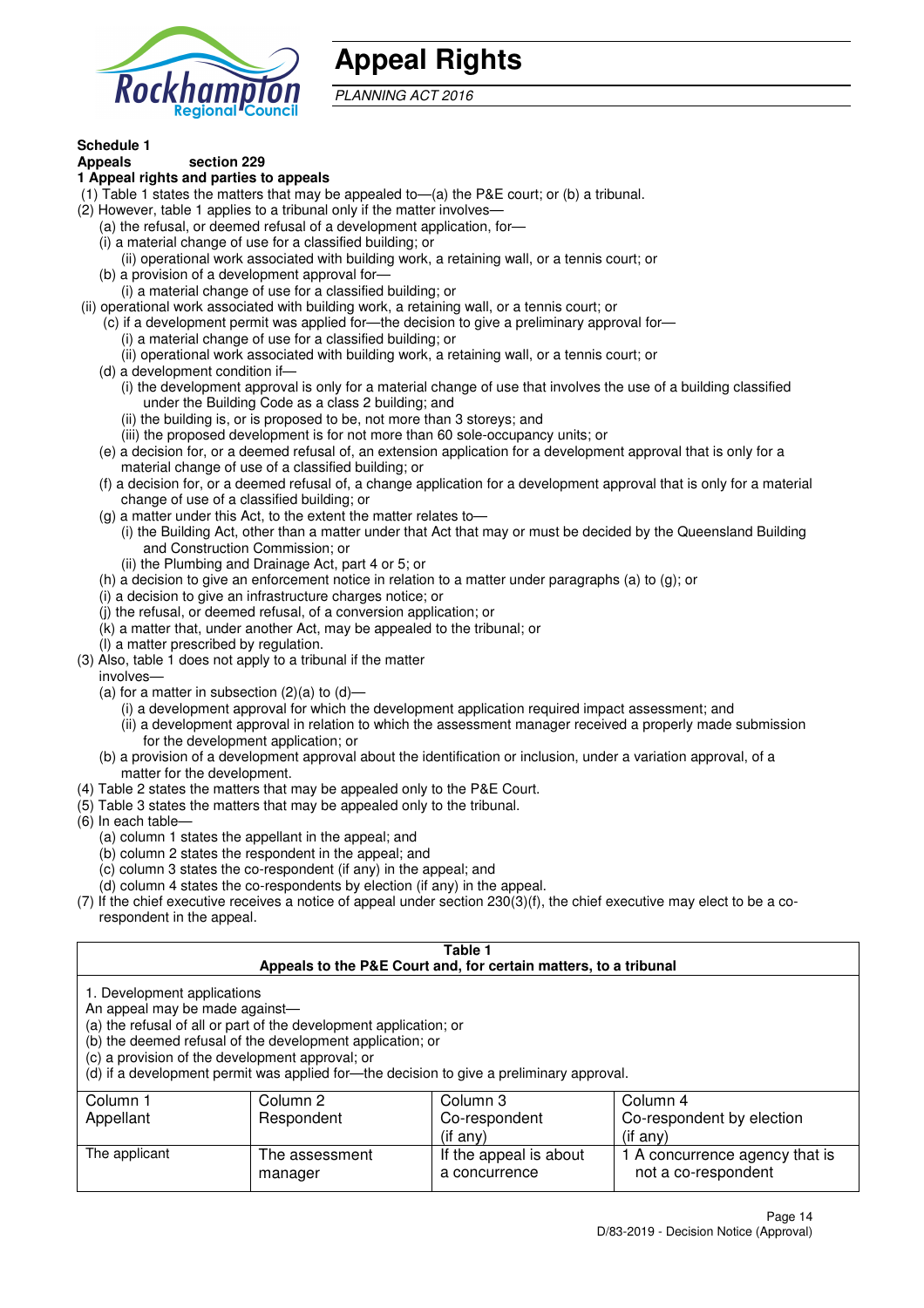| Table 1<br>Appeals to the P&E Court and, for certain matters, to a tribunal                                                                                                                             |                                   |                                                                 |                                                                                                                                                                                                                                                                                                                                                 |  |  |
|---------------------------------------------------------------------------------------------------------------------------------------------------------------------------------------------------------|-----------------------------------|-----------------------------------------------------------------|-------------------------------------------------------------------------------------------------------------------------------------------------------------------------------------------------------------------------------------------------------------------------------------------------------------------------------------------------|--|--|
|                                                                                                                                                                                                         |                                   | agency's referral<br>response-the<br>concurrence agency         | 2 If a chosen Assessment<br>manager is the respondent-<br>the prescribed assessment<br>manager<br>3 Any eligible advice agency for<br>the application<br>4 Any eligible submitter for the<br>application                                                                                                                                        |  |  |
| 2. Change applications<br>An appeal may be made against-<br>(b) a deemed refusal of a change application.                                                                                               |                                   |                                                                 | (a) a responsible entity's decision for a change application, other than a decision made by the P&E court; or                                                                                                                                                                                                                                   |  |  |
| Column 1<br>Appellant                                                                                                                                                                                   | Column <sub>2</sub><br>Respondent | Column 3<br>Co-respondent<br>$($ if any $)$                     | Column 4<br>Co-respondent by election<br>$(if$ any)                                                                                                                                                                                                                                                                                             |  |  |
| 1 The applicant<br>2 If the responsible<br>entity is the<br>assessment<br>manager-an<br>affected entity that<br>gave a pre-request<br>notice or response<br>notice                                      | The responsible<br>entity         | If an affected entity<br>starts the appeal-the<br>applicant     | 1 A concurrence agency for the<br>development application<br>2 If a chosen assessment<br>manager is the respondent-<br>the prescribed assessment<br>manager<br>3 A private certifier for the<br>development application<br>4 Any eligible advice agency for<br>the change application<br>5 Any eligible submitter for the<br>change application |  |  |
| 3. Extension applications<br>An appeal may be made against-<br>(a) the assessment manager's decision about an extension application; or<br>(b) a deemed refusal of an extension application.            |                                   |                                                                 |                                                                                                                                                                                                                                                                                                                                                 |  |  |
| Column 1<br>Appellant                                                                                                                                                                                   | Column <sub>2</sub><br>Respondent | Column 3<br>Co-respondent<br>(if any)                           | Column $\overline{4}$<br>Co-respondent by election<br>(if any)                                                                                                                                                                                                                                                                                  |  |  |
| 1 The applicant<br>1<br>2<br>For a matter other<br>than a deemed<br>refusal of an<br>extension<br>application $-$ a<br>concurrence<br>agency, other than<br>the chief executive,<br>for the application | The assessment<br>manager         | If a concurrence<br>agency starts the<br>appeal – the applicant | If a chosen assessment<br>manager is the respondent $-$ the<br>prescribed assessment manager                                                                                                                                                                                                                                                    |  |  |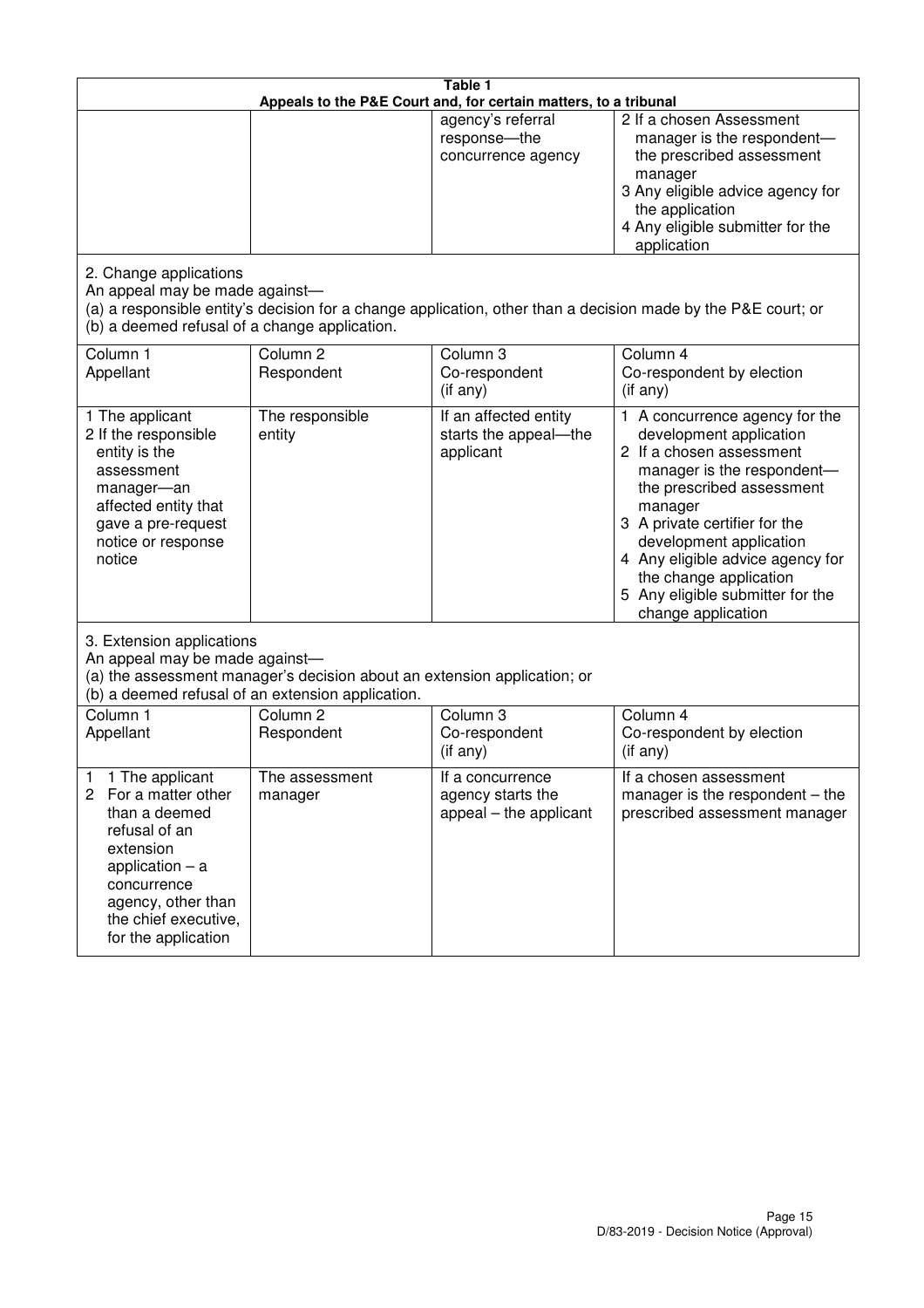#### **Table 1 Appeals to the P&E Court and, for certain matters, to a tribunal**

4. Infrastructure charges notices

- An appeal may be made against an infrastructure charges notice on 1 or more of the following grounds
- a) The notice involved an error relating to
	- (i) The application of the relevant adopted charge; or
- Examples of errors in applying an adopted charge
	- The incorrect application of gross floor area for a non-residential development
	- Applying an incorrect 'use category', under a regulation, to the development
	- (i) The working out of extra demands, for section 120; or
	- (ii) An offset or refund; or
- b) The was no decision about an offset or refund; or
- c) If the infrastructure charges notice states a refund will be given the timing for giving the refund; or
- d) The amount of the charge is so unreasonable that no reasonable relevant local government could have

## imposed the amount.

| Column 1<br>Appellant                                    | Column 2<br>Respondent                                                    | Column 3<br>Co-respondent<br>$($ if any $)$ | Column 4<br>Co-respondent by election<br>$($ if any $)$ |
|----------------------------------------------------------|---------------------------------------------------------------------------|---------------------------------------------|---------------------------------------------------------|
| The person given the<br>Infrastructure charges<br>notice | The local government<br>that gave the<br>infrastructure charges<br>notice |                                             | $\overline{\phantom{0}}$                                |

5. Conversion applications

An appeal may be made against—

(a) the refusal of a conversion application; or

(b) a deemed refusal of a conversion application.

| Column 1<br>Appellant | Column 2<br>Respondent                                                  | Column 3<br>Co-respondent<br>$($ if any $)$ | Column 4<br>Co-respondent by election<br>$($ if any $)$ |  |
|-----------------------|-------------------------------------------------------------------------|---------------------------------------------|---------------------------------------------------------|--|
| The applicant         | The local government<br>to which the conversion<br>application was made |                                             |                                                         |  |

6. Enforcement notices

An appeal may be made against the decision to give an enforcement notice.

| Column 1                                   | Column 2                     | Column 3       | Column 4                                                                                                                                                                   |
|--------------------------------------------|------------------------------|----------------|----------------------------------------------------------------------------------------------------------------------------------------------------------------------------|
| Appellant                                  | Respondent                   | Co-respondent  | Co-respondent by election                                                                                                                                                  |
|                                            |                              | $($ if any $)$ | $(if$ any)                                                                                                                                                                 |
| The person given the<br>enforcement notice | The enforcement<br>authority |                | If the enforcement authority is<br>not the local government for<br>the premises in relation to which<br>the offence is alleged to have<br>happened-the local<br>government |

#### **Table 2 Appeals to the P&E Court only**

1. Appeals from tribunal

An appeal may be made against a decision of a tribunal, other than a decision under

section 252, on the ground of-

(a) an error or mistake in law on the part of the tribunal; or

(b) jurisdictional error.

| Column 1<br>Appellant                             | Column 2<br>Respondent                                    | Column 3<br>Co-respondent<br>$($ if any $)$ | Column 4<br>Co-respondent by election<br>(i f any) |
|---------------------------------------------------|-----------------------------------------------------------|---------------------------------------------|----------------------------------------------------|
| A party to the<br>proceedings for the<br>decision | The other party to the<br>proceedings for the<br>decision | $\overline{\phantom{0}}$                    |                                                    |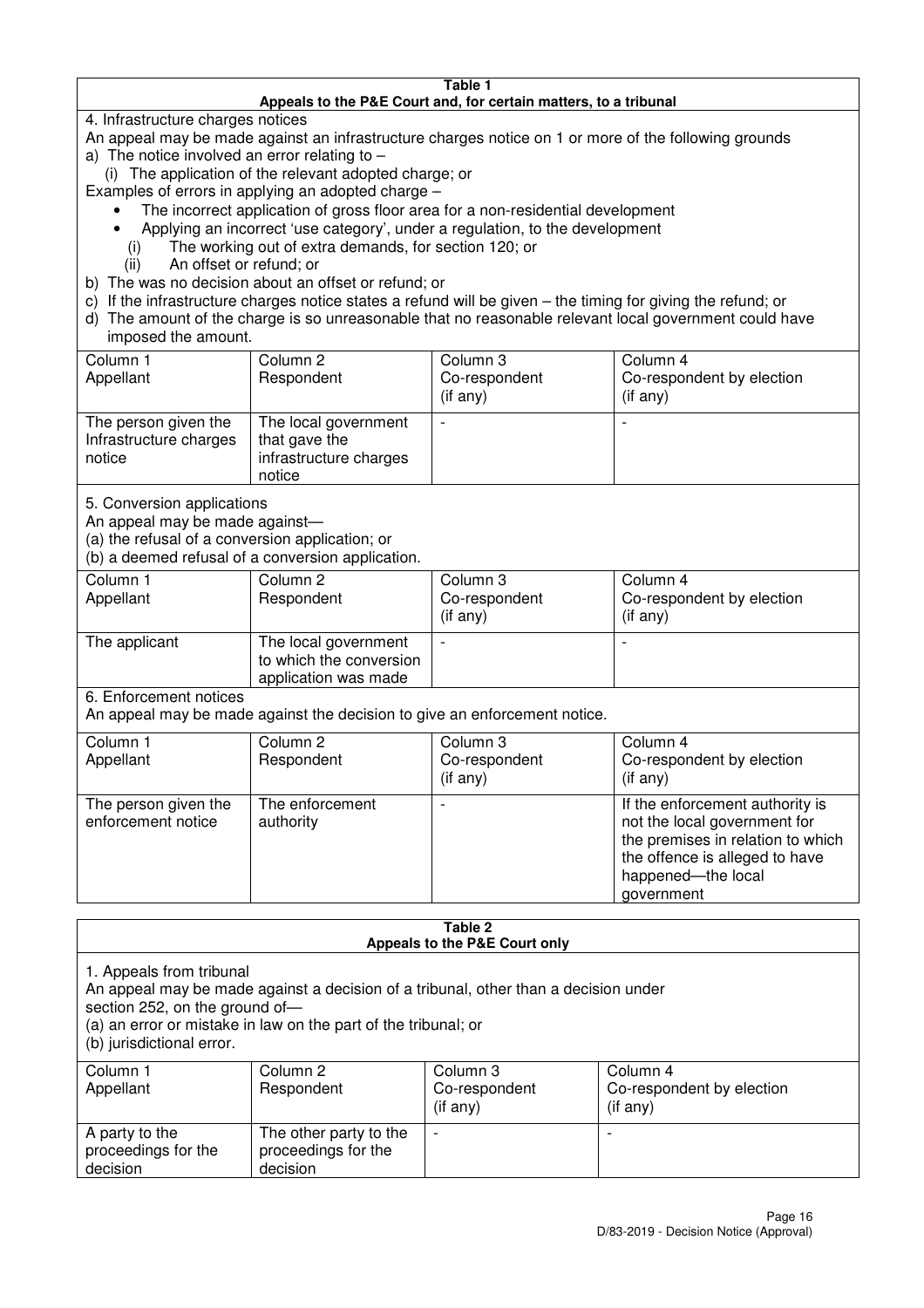#### **Table 2 Appeals to the P&E Court only**

2. Eligible submitter appeals

An appeal may be made against the decision to give a development approval, or an approval for a change application, to the extent that the decision relates to—

(a) any part of the development application for the development approval that required impact assessment; or (b) a variation request.

| Column 1                                                                                                                                                                                                                                                                                                                                                  | Column <sub>2</sub>                                                                                                        | Column 3                                                                                                                  | Column 4                                             |  |
|-----------------------------------------------------------------------------------------------------------------------------------------------------------------------------------------------------------------------------------------------------------------------------------------------------------------------------------------------------------|----------------------------------------------------------------------------------------------------------------------------|---------------------------------------------------------------------------------------------------------------------------|------------------------------------------------------|--|
| Appellant                                                                                                                                                                                                                                                                                                                                                 | Respondent                                                                                                                 | Co-respondent                                                                                                             | Co-respondent by election                            |  |
|                                                                                                                                                                                                                                                                                                                                                           |                                                                                                                            | $($ if any $)$                                                                                                            | (i f any)                                            |  |
| 1 For a development<br>application-an<br>eligible submitter for<br>the development<br>application<br>2 For a change<br>application-an<br>eligible submitter for<br>the change<br>application                                                                                                                                                              | 1 For a development<br>application-the<br>assessment<br>manager<br>2 For a change<br>application-the<br>responsible entity | 1 The applicant<br>2 If the appeal is<br>about a concurrence<br>agency's referral<br>response---the<br>concurrence agency | Another eligible<br>submitter for the<br>application |  |
| 3. Eligible submitter and eligible advice agency appeals<br>An appeal may be made against a provision of a development approval, or failure to<br>include a provision in the development approval, to the extent the matter relates to-<br>$\alpha$ any part of the development epplication or the change epplication, for the development eppreval, that |                                                                                                                            |                                                                                                                           |                                                      |  |

(a) any part of the development application or the change application, for the development approval, that required impact assessment; or

(b) a variation request.

| Column 1<br>Appellant                                                                                                                                                                                                                                                                         | Column <sub>2</sub><br>Respondent                                                                                          | Column 3<br>Co-respondent                                                                                               | Column 4<br>Co-respondent by election              |  |  |
|-----------------------------------------------------------------------------------------------------------------------------------------------------------------------------------------------------------------------------------------------------------------------------------------------|----------------------------------------------------------------------------------------------------------------------------|-------------------------------------------------------------------------------------------------------------------------|----------------------------------------------------|--|--|
|                                                                                                                                                                                                                                                                                               |                                                                                                                            | $(i f \n\text{any})$                                                                                                    | (i f any)                                          |  |  |
| 1 For a development<br>application-an<br>eligible submitter for<br>the development<br>application<br>2 For a change<br>application-an<br>eligible submitter for<br>the change<br>application<br>3 An eligible advice<br>agency for the<br>development<br>application or<br>change application | 1 For a development<br>application-the<br>assessment<br>manager<br>2 For a change<br>application-the<br>responsible entity | 1 The applicant<br>2 If the appeal is<br>about a concurrence<br>agency's referral<br>response-the<br>concurrence agency | Another eligible submitter for the<br>application  |  |  |
| 4. Compensation claims<br>An appeal may be made against-<br>(a) a decision under section 32 about a compensation claim; or<br>(b) a decision under section 265 about a claim for compensation; or<br>(c) a deemed refusal of a claim under paragraph (a) or (b).                              |                                                                                                                            |                                                                                                                         |                                                    |  |  |
| Column 1<br>Appellant                                                                                                                                                                                                                                                                         | Column 2<br>Respondent                                                                                                     | Column 3<br>Co-respondent<br>$(if$ anv)                                                                                 | Column 4<br>Co-respondent by election<br>(iif any) |  |  |

| COLUMN 1<br>Appellant                      | Column 2<br>Respondent                                 | GOIUITIITI 3<br>Co-respondent<br>$($ if any $)$ | COIUMM 4<br>Co-respondent by election<br>$($ if any $)$ |  |
|--------------------------------------------|--------------------------------------------------------|-------------------------------------------------|---------------------------------------------------------|--|
| A person dissatisfied<br>with the decision | The local<br>government to which<br>the claim was made |                                                 |                                                         |  |
| 5. Registered premises                     |                                                        |                                                 |                                                         |  |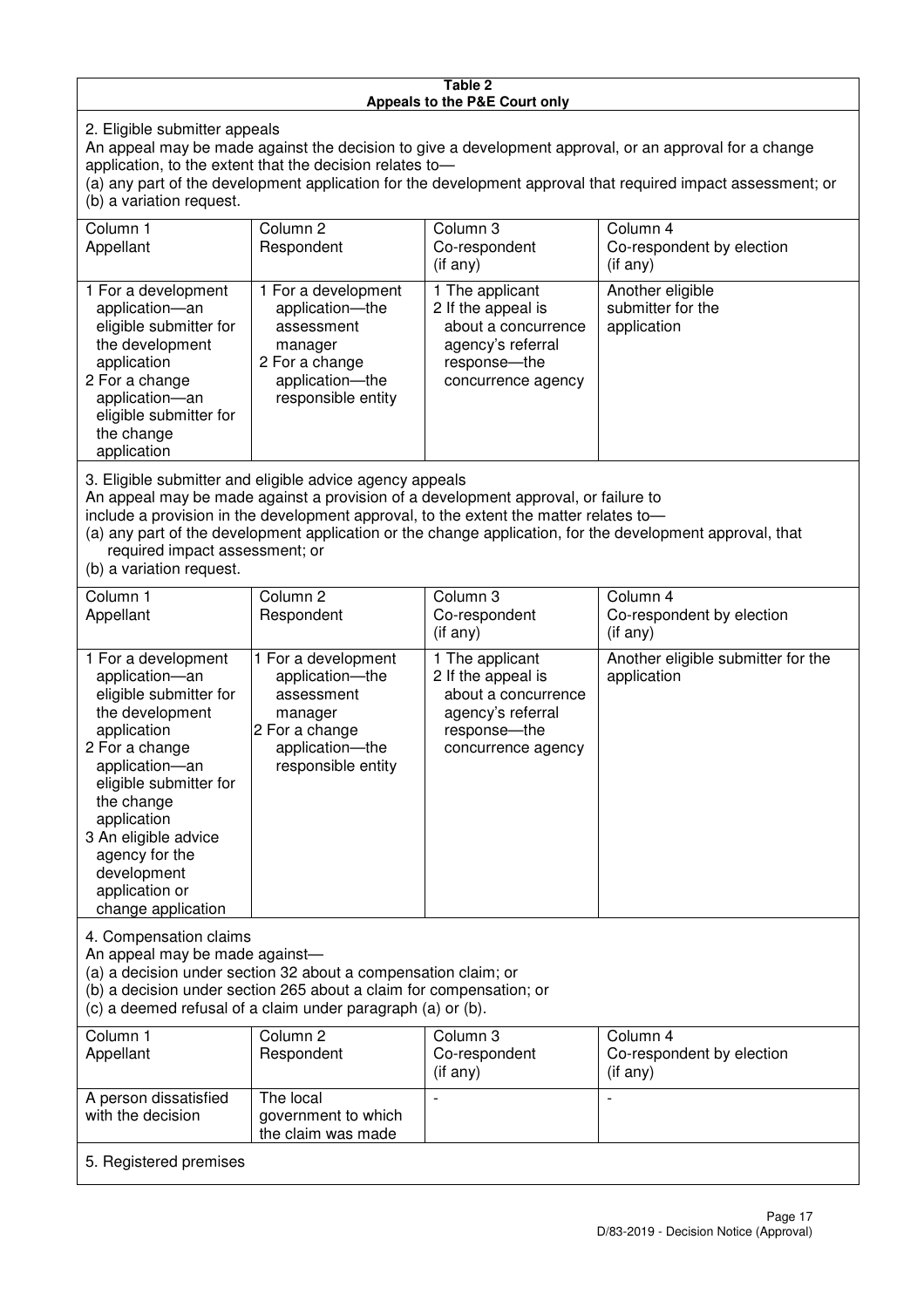| Table 2<br>Appeals to the P&E Court only                                                                                                                                                                                                                                                                             |                                   |                                                                           |                                                                                                                                                                             |  |  |
|----------------------------------------------------------------------------------------------------------------------------------------------------------------------------------------------------------------------------------------------------------------------------------------------------------------------|-----------------------------------|---------------------------------------------------------------------------|-----------------------------------------------------------------------------------------------------------------------------------------------------------------------------|--|--|
| An appeal may be made against a decision of the Minister under chapter 7, part 4.                                                                                                                                                                                                                                    |                                   |                                                                           |                                                                                                                                                                             |  |  |
| Column 1<br>Appellant                                                                                                                                                                                                                                                                                                | Column <sub>2</sub><br>Respondent | Column 3<br>Co-respondent<br>(if any)                                     | Column 4<br>Co-respondent by election<br>(if any)                                                                                                                           |  |  |
| 1 A person given a<br>decision notice about<br>the decision<br>2 If the decision is to<br>register premises or<br>renew the<br>registration of<br>premises-an owner<br>or occupier of<br>premises in the<br>affected area for the<br>registered premises<br>who is dissatisfied<br>with the decision                 | The Minister                      | $\overline{\phantom{a}}$                                                  | If an owner or occupier starts the<br>appeal – the owner of the<br>registered premises                                                                                      |  |  |
| 6. Local laws<br>An appeal may be made against a decision of a local government, or conditions applied,<br>under a local law about-<br>(a) the use of premises, other than a use that is the natural and ordinary consequence of prohibited<br>development; or<br>(b) the erection of a building or other structure. |                                   |                                                                           |                                                                                                                                                                             |  |  |
| Column 1<br>Appellant                                                                                                                                                                                                                                                                                                | Column <sub>2</sub><br>Respondent | Column 3<br>Co-respondent<br>(if any)                                     | Column 4<br>Co-respondent by election<br>(if any)                                                                                                                           |  |  |
| A person who-<br>(a) applied for the<br>decision; and<br>(b) is dissatisfied with<br>the decision or<br>conditions.                                                                                                                                                                                                  | The local government              |                                                                           |                                                                                                                                                                             |  |  |
|                                                                                                                                                                                                                                                                                                                      |                                   | Table 3<br>Appeals to the tribunal only                                   |                                                                                                                                                                             |  |  |
| 1. Building advisory agency appeals                                                                                                                                                                                                                                                                                  |                                   | work required code assessment against the building assessment provisions. | An appeal may be made against giving a development approval for building work to the extent the building                                                                    |  |  |
| Column 1<br>Appellant                                                                                                                                                                                                                                                                                                | Column <sub>2</sub><br>Respondent | Column <sub>3</sub><br>Co-respondent<br>(if any)                          | Column 4<br>Co-respondent by election<br>(if any)                                                                                                                           |  |  |
| A building advisory<br>agency for the<br>development application<br>related to the approval                                                                                                                                                                                                                          | The assessment<br>manager         | The applicant                                                             | 1 A concurrence agency for the<br>development application<br>related to the approval<br>2 A private certifier for the<br>development application<br>related to the approval |  |  |
| 3. Certain decisions under the Building Act and the Plumbing and Drainage Act<br>An appeal may be made against a decision under-<br>(a) the Building Act, other than a decision made by the Queensland Building and Construction Commission; or<br>(b) the Plumbing and Drainage Act, part 4 or 5.                   |                                   |                                                                           |                                                                                                                                                                             |  |  |
| Column 1<br>Appellant                                                                                                                                                                                                                                                                                                | Column <sub>2</sub><br>Respondent | Column 3<br>Co-respondent<br>(if any)                                     | Column 4<br>Co-respondent by election<br>(if any)                                                                                                                           |  |  |